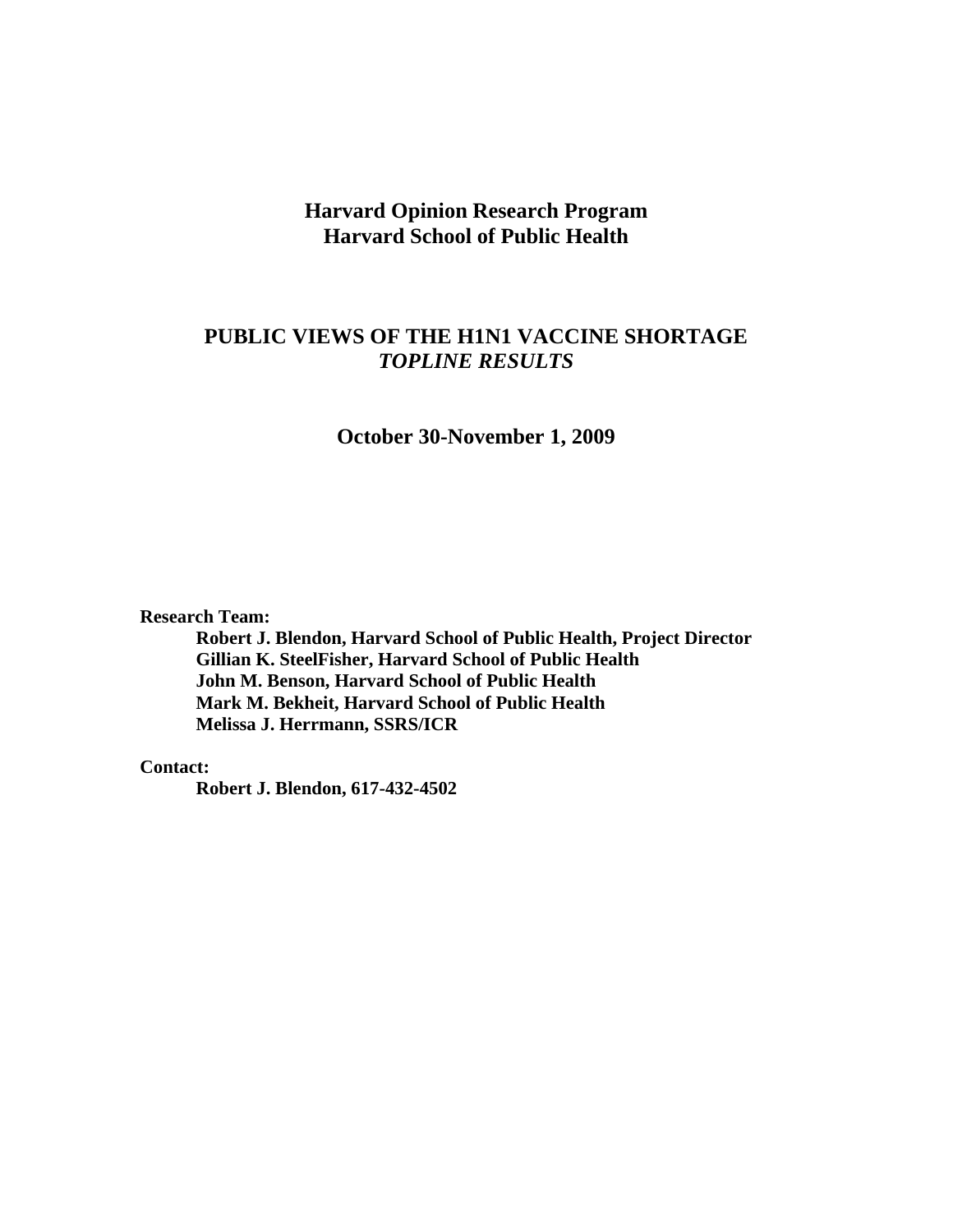#### **Public Views of H1N1 Vaccine Shortage**

*The study was conducted for Harvard University via telephone by SSRS, an independent research company. Interviews were conducted from October 30 – November 1, 2009 among a representative sample of 1073 respondents age 18 and older. Of those, a total of 141 respondents were Hispanic and a total of 107 were African American. The margin of error is +/-3.8% at the 95% confidence level.* 

#### **Overall Awareness and Concern**

 VS-1 How closely are you following the news about a vaccine for the H1N1 flu virus in the U.S.? Are you following the news…?

|         |                          | <b>CLOSELY</b> |          |              | <b>NOT CLOSELY</b> | Don't      |      |                |
|---------|--------------------------|----------------|----------|--------------|--------------------|------------|------|----------------|
|         | NET                      | <b>Very</b>    | Somewhat | <b>NET</b>   | Not too            | Not at all | know | <b>Refused</b> |
| 11/1/09 | $\overline{\phantom{a}}$ | 34             | 43       | $\cap$<br>رے |                    |            |      |                |

 VS-2 To the best of your knowledge, is there enough H1N1 flu vaccine in the U.S. (United States) right now for everyone who wants it, or has the U.S. been experiencing shortages of the vaccine?

|         | There's enough for    | U.S. has been experiencing | Don't |                |
|---------|-----------------------|----------------------------|-------|----------------|
|         | everyone who wants it | shortages                  | know  | <b>Refused</b> |
| 11/1/09 |                       |                            |       | *              |

**(Asked of total who think the U.S. has been experiencing shortages of the H1N1 vaccine; n = 891)** 

 VS-3 Do you think these shortages of the H1N1 flu vaccine are a major problem for the country, a minor problem, or not a problem at all?

|     |            | <b>PROBLEM</b> |       | Not a   | Don't |                |
|-----|------------|----------------|-------|---------|-------|----------------|
|     | <b>NET</b> | Major          | Minor | problem | know  | <b>Refused</b> |
| /09 | 89         | 49             | 40    |         |       | ⋇              |

# **VS-2/3. Combo Table**

 **Base = total respondents** 

|         |            |            |                         |              | U.S. has been experiencing shortages of the H1N1 vaccine | There's enough |       |                |
|---------|------------|------------|-------------------------|--------------|----------------------------------------------------------|----------------|-------|----------------|
|         |            |            | Shortages are a problem |              | <b>Shortages</b>                                         | vaccine for    |       |                |
|         |            |            |                         |              | are not a                                                | everyone who   | Don't |                |
|         | <b>NET</b> | <b>NET</b> | <b>Major</b>            | <b>Minor</b> | problem                                                  | wants it       | know  | <b>Refused</b> |
| 11/1/09 | 82         | 74         | 41                      | 33           |                                                          |                |       |                |

 VS-4 To the best of your knowledge, is there enough H1N1 flu vaccine in your community right now for everyone who wants one, or has your community been experiencing shortages of the H1N1 flu vaccine?

|         | There's enough for<br>everyone who wants it | <b>Community has been</b><br>experiencing shortages | Don't<br>know | <b>Refused</b> |
|---------|---------------------------------------------|-----------------------------------------------------|---------------|----------------|
| 11/1/09 |                                             | 60                                                  |               |                |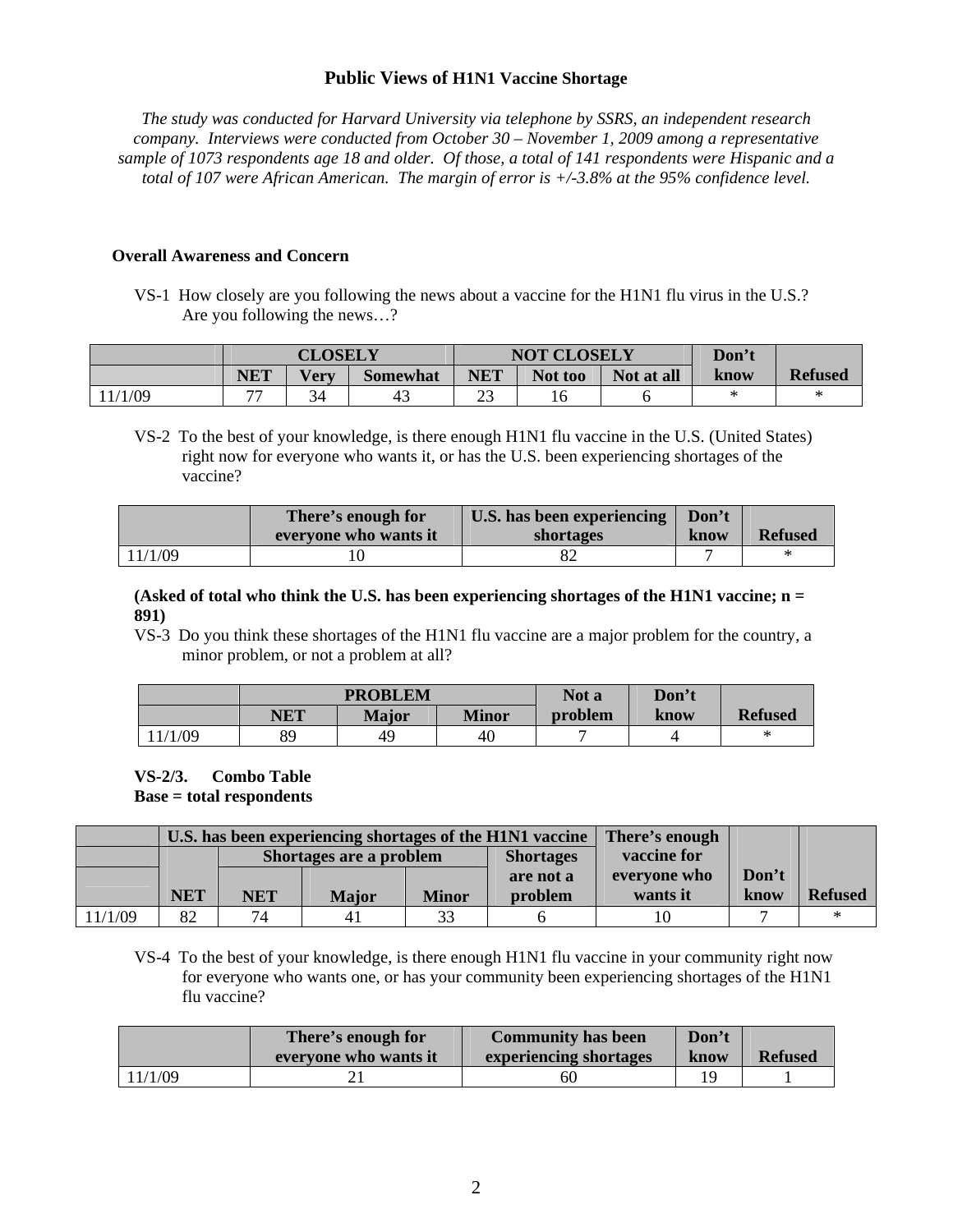### **(Asked of total who think their community has been experiencing shortages of the H1N1 vaccine; n = 668)**

 VS-5 Just based on what you know, do you think there will be enough H1N1 flu vaccine in your community for everyone who wants one by the end of November, or don't you think there will be enough by then?

|         | There will be enough<br>by then | There will not be<br>enough by then | Don't<br>know | <b>Refused</b> |
|---------|---------------------------------|-------------------------------------|---------------|----------------|
| 11/1/09 |                                 |                                     |               |                |

**VS-4/5. Combo Table Base = total respondents** 

|         |            |                      | Community has been experiencing shortages of the H1N1 | There's      |       |                |
|---------|------------|----------------------|-------------------------------------------------------|--------------|-------|----------------|
|         |            | vaccine              |                                                       | enough       |       |                |
|         |            | There will be enough | There will not be                                     | vaccine for  |       |                |
|         |            | by the end of        | enough by the end of                                  | everyone who | Don't |                |
|         | <b>NET</b> | <b>November</b>      | <b>November</b>                                       | wants it     | know  | <b>Refused</b> |
| 11/1/09 | 60         |                      | 40                                                    |              | 19    |                |

 VS-6a How serious a problem do you think this would be for you and your immediate family if the H1N1 flu vaccine were not available to you until the end of November?

|        | <b>SERIOUS PROBLEM</b> |               |                 |            | <b>NOT SERIOUS PROBLEM</b> | Don't         |      |                |
|--------|------------------------|---------------|-----------------|------------|----------------------------|---------------|------|----------------|
|        | <b>NET</b>             | <b>Very</b>   | <b>Somewhat</b> | <b>NET</b> | Not very                   | Not a problem | know | <b>Refused</b> |
| 1/1/09 |                        | $2^{\Lambda}$ | ت               | 50         |                            | 26            | ∸    |                |

 VS-6c How serious a problem do you think this would be for you and your immediate family if the H1N1 flu vaccine were not available to you until the end of December?

|       |            |             | <b>SERIOUS PROBLEM</b> |     | <b>NOT SERIOUS PROBLEM</b> | Don't         |      |                |
|-------|------------|-------------|------------------------|-----|----------------------------|---------------|------|----------------|
|       | <b>NET</b> | <b>Very</b> | <b>Somewhat</b>        | NET | <b>Not very</b>            | Not a problem | know | <b>Refused</b> |
| ′1/09 | ے ر        |             | <u>_</u>               | 46  | 10                         |               |      |                |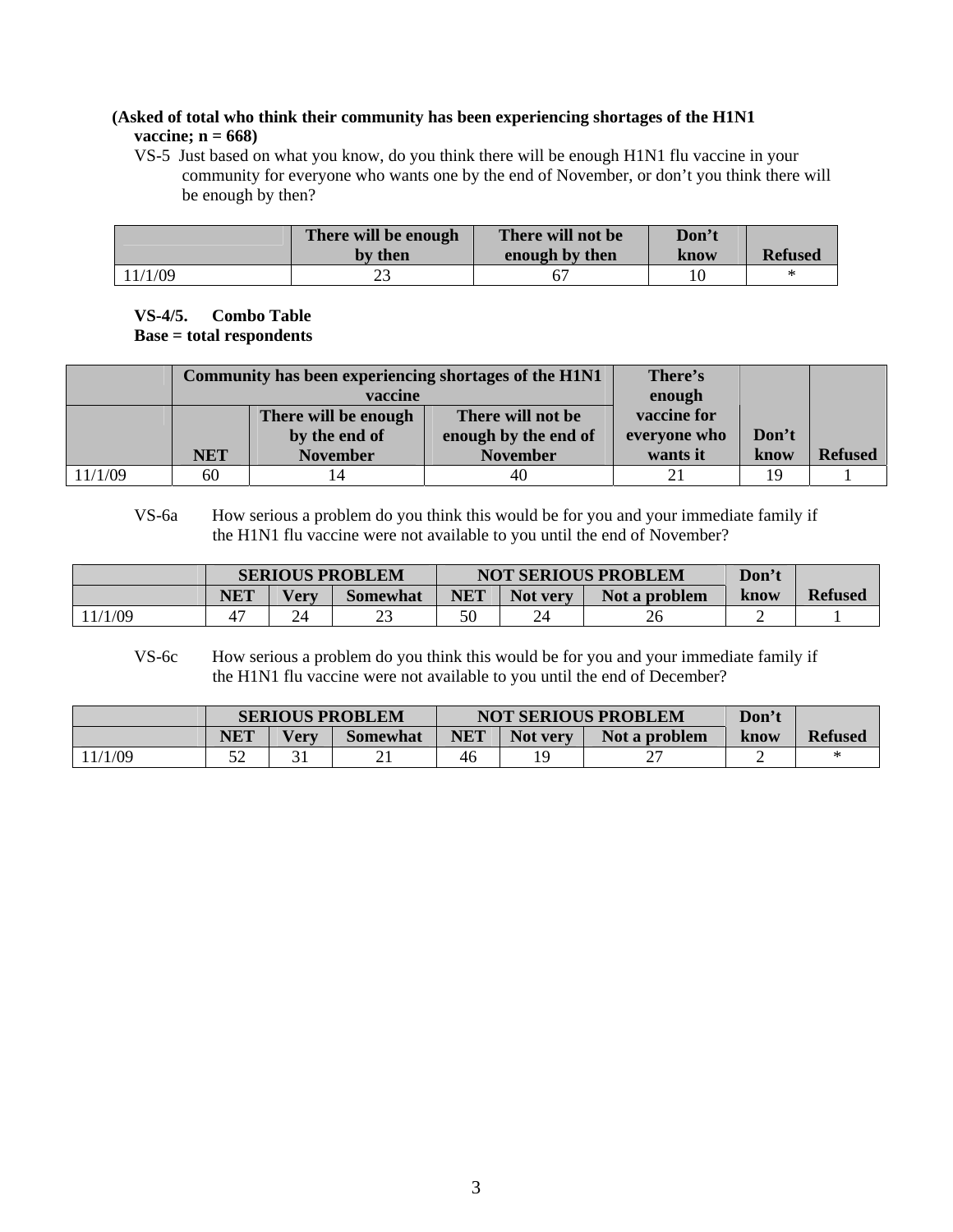#### **Efforts to Get Vaccine**

Z-6. Including yourself, how many people are there living in your household?

|                              |     |              |    |  |  | <b>Rel</b><br>efused |
|------------------------------|-----|--------------|----|--|--|----------------------|
| $/ \Omega$<br>100<br>$\pm$ 1 | . . | ററ<br>$\sim$ | -- |  |  |                      |

Z-6A How many of these are adults, 18 or older?

|                                |        |     |               |  |  | D.<br><b>Refused</b> |
|--------------------------------|--------|-----|---------------|--|--|----------------------|
| $\Omega$<br>ı<br>ັ<br>. .<br>. | .<br>- | - - | ឹ<br>$\Delta$ |  |  |                      |

Z-6B - Z-6f. Summary of ages of children in household

|         |          |              | <b>HOUSEHOLDS WITH CHILDREN</b> |          |          |           |                |  |  |  |  |
|---------|----------|--------------|---------------------------------|----------|----------|-----------|----------------|--|--|--|--|
|         | No       | <b>NE</b>    | Only under 6 months             | 5 vrs or | $6 - 11$ | $12 - 17$ |                |  |  |  |  |
|         | children | $\mathbf{m}$ | <b>NET</b>                      | vounger  | vears    | vears     | <b>Refused</b> |  |  |  |  |
| 11/1/09 | 60       | 39           | ∽                               |          | 20       | $\sim$    | $ -$           |  |  |  |  |

#### **(Asked of total with children in HH; n = 346)**

VS-99 Are you the guardian or parent of any of the children (under 18) in your household?

|     | <b>The State of State</b><br>V na<br>TC2 | 1 I O  | Don't<br>$\cdot$ know | D.<br>COO<br>- 11 |
|-----|------------------------------------------|--------|-----------------------|-------------------|
| ،∩۱ | oσ                                       | ٦C     |                       |                   |
|     | οu                                       | $\sim$ | $- -$                 | $- -$             |

#### **Vaccine Information Seeking**

 VS-20 Since a vaccine to protect specifically against the new H1N1 flu first became available in October, have you, personally, tried to get any information about the availability and location of the H1N1 flu vaccine or not?

|         | Yes, tried | No, did not try | Don't know | <b>Refused</b> |
|---------|------------|-----------------|------------|----------------|
| 11/1/09 | ົ<br>ັ     | ხხ              |            |                |

#### **(Asked of total who have tried to get information about the availability/location of the H1N1 vaccine; n = 345)**

VS-21a Was this information about the vaccine for you?

|                              | - 7<br>/ ሰር<br>1 L.J | LVU | Don't<br>t know | $\mathbf{D} \cdot \mathbf{c}$<br>$T_{L} \cap \mathcal{L}$<br>tuseu |
|------------------------------|----------------------|-----|-----------------|--------------------------------------------------------------------|
| $\sqrt{C}$<br>$^{\prime}$ V. | ິ                    | JU  |                 |                                                                    |

**VS-20/21a. Combo Table Base = total respondents** 

|         |            |                                   | Have tried to get information about the<br>availability/location of the H1N1 vaccine | Have not tried to get<br>information about the        |               |                |
|---------|------------|-----------------------------------|--------------------------------------------------------------------------------------|-------------------------------------------------------|---------------|----------------|
|         | <b>NET</b> | <b>Information</b><br>was for you | <b>Information</b><br>was not for you                                                | availability / location of the<br><b>H1N1</b> vaccine | Don't<br>know | <b>Refused</b> |
| 11/1/09 | 33         | 20                                |                                                                                      | 66                                                    | $\ast$        |                |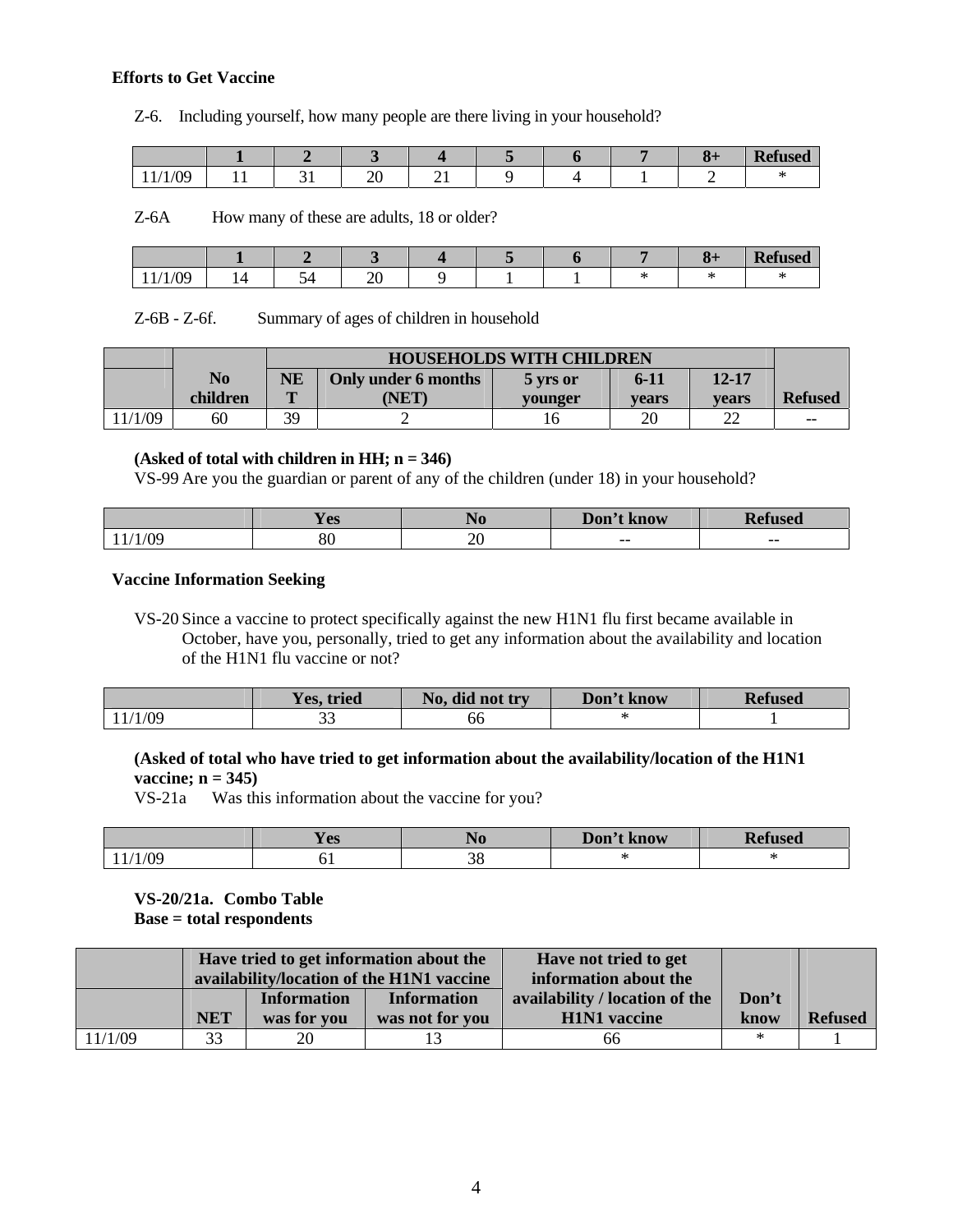#### **(Asked of total who are parents and have tried to get information about the availability/location of the H1N1 vaccine; n = 131)**

VS-21b Was this information about the vaccine for your (child/children)?

|               | ∕ ∩െ<br>$\bf{1}$ LD | Don't<br>know | т.<br><b>TRAC</b><br>75CL |
|---------------|---------------------|---------------|---------------------------|
| /ሰር<br>11/102 | .<br>.              | $- -$         | --                        |

**VS-20/21b. Combo Table Base = total parents; n = 282** 

|         |            |                                    | Have tried to get information about the<br>availability/location of the H1N1 vaccine | Have not tried to get<br>information about |       |                |
|---------|------------|------------------------------------|--------------------------------------------------------------------------------------|--------------------------------------------|-------|----------------|
|         |            | <b>Information</b><br>was for your | <b>Information</b><br>was not for your                                               | the availability /<br>location of the H1N1 | Don't |                |
|         | <b>NET</b> | child/children                     | child/children                                                                       | vaccine                                    | know  | <b>Refused</b> |
| 11/1/09 | 47         | 45                                 |                                                                                      | 53                                         | $-$   |                |

**(Asked of total who tried to get information about the availability/location of the H1N1 vaccine;**   $n = 345$ )

VS-21c Was this information about the vaccine for someone else?

|                 | <b>Y</b> es       | Don't<br>: know | D<br>useo |
|-----------------|-------------------|-----------------|-----------|
| $\sqrt{2}$<br>n | r<br>$\mathbf{r}$ |                 |           |

## **VS-20/21c. Combo Table**

 **Base = total respondents** 

|         | Have tried to get information about the<br>availability/location of the H1N1 vaccine |                               |                                                                                         | Have not tried to get<br>information about |        |                |
|---------|--------------------------------------------------------------------------------------|-------------------------------|-----------------------------------------------------------------------------------------|--------------------------------------------|--------|----------------|
|         |                                                                                      | <b>Information</b><br>was for | the availability /<br><b>Information was</b><br>location of the H1N1<br>not for someone |                                            | Don't  |                |
|         | <b>NET</b>                                                                           | someone else                  | else                                                                                    | vaccine                                    | know   | <b>Refused</b> |
| 11/1/09 | 33                                                                                   |                               |                                                                                         | 66                                         | $\ast$ |                |

**VS-20/21a/b/c. Summary Table Base = total respondents** 

|         |                     | Have tried to get information about the availability/location of the |                   |                    |                          |                       |        |                |
|---------|---------------------|----------------------------------------------------------------------|-------------------|--------------------|--------------------------|-----------------------|--------|----------------|
|         | <b>H1N1</b> vaccine |                                                                      |                   |                    | <b>Have not tried to</b> |                       |        |                |
|         |                     |                                                                      | <b>Informatio</b> |                    |                          | get information       |        |                |
|         |                     |                                                                      | n was for         | <b>Information</b> | <b>Information</b>       | about the             |        |                |
|         |                     | <b>Information</b>                                                   | your child/       | was for            | was not for              | availability/location | Don't  |                |
|         | <b>NET</b>          | was for you                                                          | children          | someone else       | any of these             | of the H1N1 vaccine   | know   | <b>Refused</b> |
| 11/1/09 | 33                  | 20                                                                   | 14                | 16                 | $\ast$                   | 66                    | $\ast$ |                |

**(Asked of total who have tried to get information about the availability/location of the H1N1 vaccine; n = 345)**

VS-22 Were you able to find a location where you could get the vaccine?

|     | <b>Y</b> es | $\blacksquare$<br>1 J O | Don't know | <b>Pefused</b> |
|-----|-------------|-------------------------|------------|----------------|
| /09 | 50          | $4^{\circ}$             | $\sqrt{2}$ |                |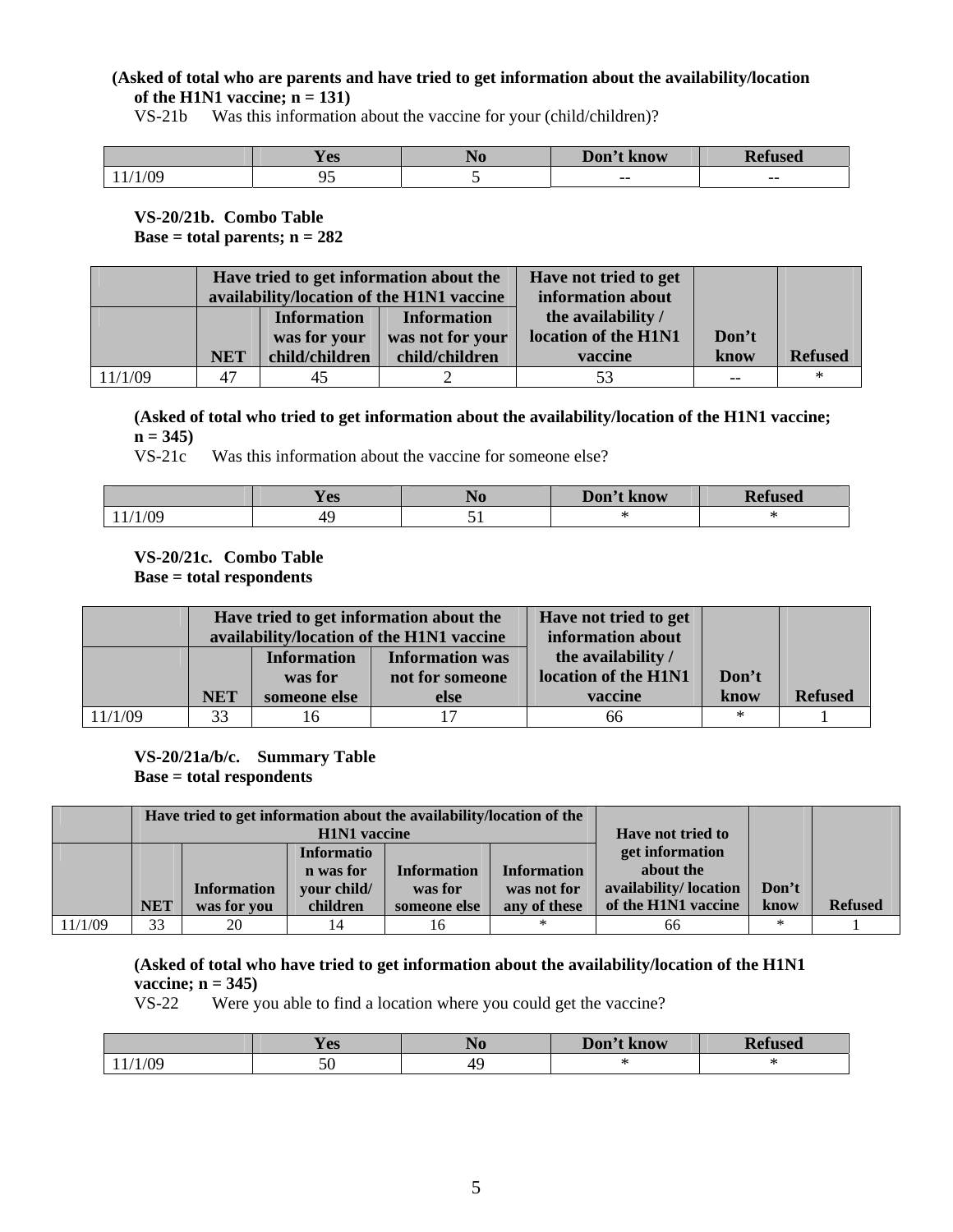#### **VS-20/22. Combo Table Base = total respondents**

|         |            | Have tried to get information about the<br>availability/location of the H1N1 vaccine | Have not tried to get<br>information about |                                            |       |                |
|---------|------------|--------------------------------------------------------------------------------------|--------------------------------------------|--------------------------------------------|-------|----------------|
|         |            | Able to fine the<br>location where                                                   | Not able to find<br>the location where     | the availability /<br>location of the H1N1 | Don't |                |
|         | <b>NET</b> | you could get it                                                                     | you could get it                           | vaccine                                    | know  | <b>Refused</b> |
| 11/1/09 | 33         |                                                                                      |                                            | 66                                         | ∗     |                |

 VS-7 Since a vaccine to protect specifically against the new H1N1 flu first became available in October, did you get the H1N1 flu vaccine for yourself or not?

|         | Yes, got the vaccine | No, did not get it | Don't know | Refused |
|---------|----------------------|--------------------|------------|---------|
| 11/1/09 |                      |                    | $- -$      |         |

#### **(Asked of total who have gotten the H1N1 vaccine; n = 45)**

VS-7a How difficult was it for you to get the H1N1 flu vaccine for yourself? Would you say…

|       | <b>DIFFICULT</b> |             |                 |            | <b>NOT DIFFICULT</b> |            |      |                |
|-------|------------------|-------------|-----------------|------------|----------------------|------------|------|----------------|
|       | <b>NET</b>       | <b>Very</b> | <b>Somewhat</b> | <b>NET</b> | Not very             | Not at all | know | <b>Refused</b> |
| /1/09 | 20               |             | ⊥ື              | 70         | ⊥J                   | 64         |      | $-$            |

#### **VS-7/7a. Combo Table Base = total respondents**

|                                  | 11/1/09 |
|----------------------------------|---------|
| Have gotten the H1N1 vaccine     |         |
| Difficult to get                 |         |
| Very                             | $\ast$  |
| Somewhat                         |         |
| Not difficult to get             |         |
| Not very                         |         |
| Not at all                       | 3       |
| Have not gotten the H1N1 vaccine | 95      |
| Don't know                       |         |
| Refused                          | $\ast$  |

## **(Asked of total who did not get the H1N1 vaccine; n = 1028)**

VS-8 During this time period, have you tried to get an H1N1 flu vaccine **for yourself** or not?

|            | אמ ⁄<br><b>TC2</b>       | Don't<br>t know | "sea |
|------------|--------------------------|-----------------|------|
| $\sqrt{0}$ | $\overline{\phantom{0}}$ |                 |      |

**VS-7/8. Combo Table Base = total respondents** 

|         |            | Have not gotten the H1N1 vaccine | Have gotten the       |                     |
|---------|------------|----------------------------------|-----------------------|---------------------|
|         | <b>NET</b> | Tried to get it                  | Did not try to get it | <b>H1N1</b> vaccine |
| 11/1/09 | 95         |                                  |                       |                     |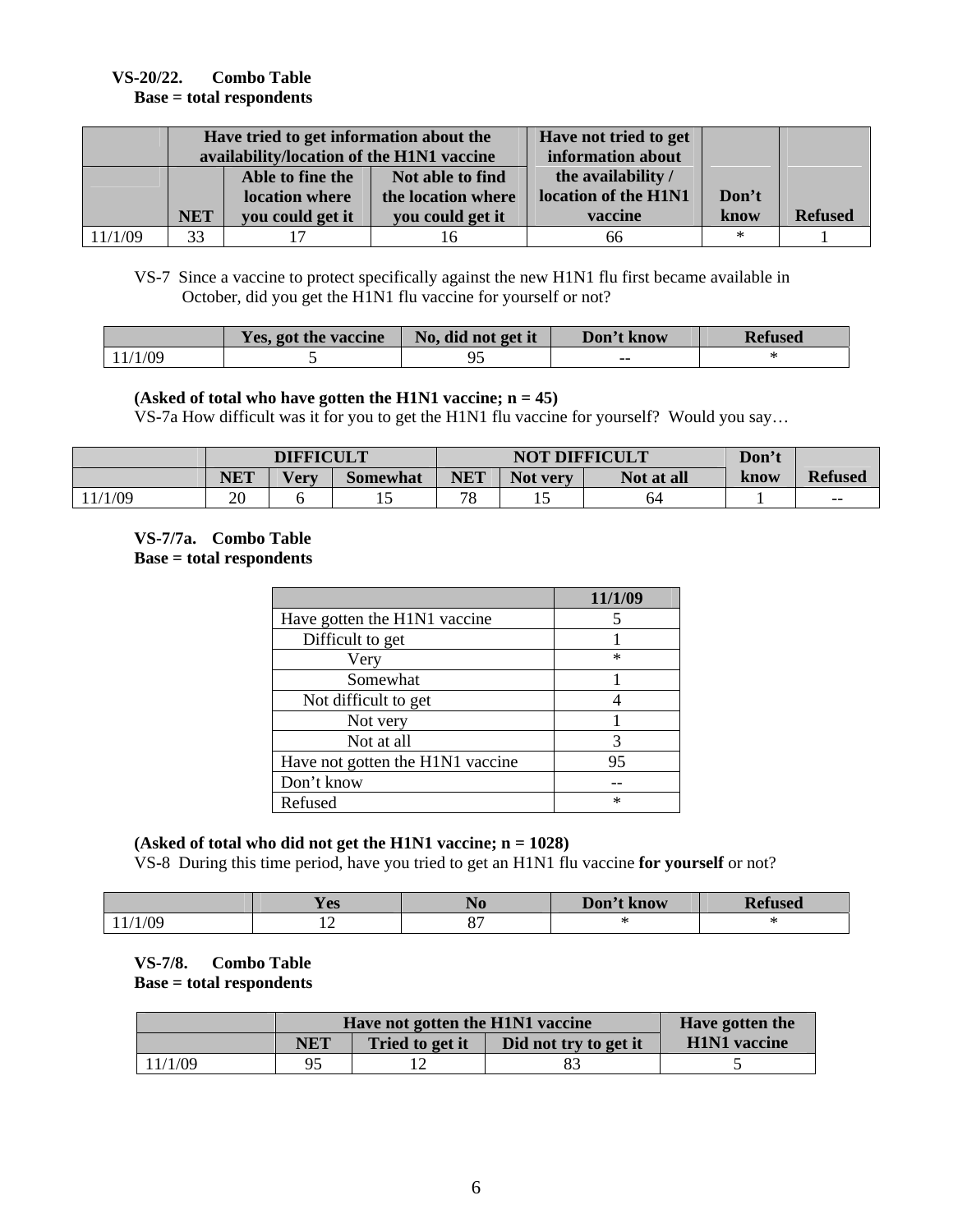#### **(Asked of total who got or tried to get the H1N1 vaccine; n = 175)**

 VS-8a (As part of getting the H1N1 vaccine for yourself, did you contact or check)/(As part of trying to get the H1N1 vaccine for yourself, have you contacted or checked) the website of any of the following places to try to find out whether or not the vaccine was available there. How about (INSERT)?

|                                                            | Yes | No | Don't know | <b>Refused</b> |
|------------------------------------------------------------|-----|----|------------|----------------|
| a. Your physician's or other health care provider's office |     | 42 |            |                |
| b. A health clinic                                         |     | 69 | $-$        | $- -$          |
| c. A pharmacy                                              | 24  | 76 | $-$        | $- -$          |

#### **VS-7/8/8a. Combo Table Base = Total respondents**

|                                                                | 11/1/09 |
|----------------------------------------------------------------|---------|
| Have gotten/tried to get the H1N1 vaccine                      | 17      |
| Contacted/checked the website of your physician's/other health |         |
| provider's office                                              |         |
| Contacted/checked the website of a health clinic               |         |
| Contacted/checked the website of a pharmacy                    |         |
| Did not contact/check the website of any of these              |         |
| Have not gotten/did not try to get the H1N1 vaccine            |         |

#### **(Asked of total who got or tried to get the H1N1 vaccine; n = 175)**

 VS-8b (As part of getting the H1N1 vaccine for yourself, did you try)/(As part of trying to get the H1N1 vaccine for yourself, have you tried) to make an appointment at any of the following places. How about (INSERT)?

|                                                            | Yes | No | Don't know | <b>Refused</b> |
|------------------------------------------------------------|-----|----|------------|----------------|
| a. Your physician's or other health care provider's office |     | 43 |            | $- -$          |
| b. A health clinic                                         | 20  | 80 | $- -$      | $- -$          |
| c. A pharmacy                                              |     | 88 | ∗          | $- -$          |

#### **VS-7/8/8b. Combo Table Base = Total respondents**

|                                                               | 11/1/09 |
|---------------------------------------------------------------|---------|
| Have gotten/tried to get the H1N1 vaccine                     |         |
| Tried to make an appointment at your physician's/other health |         |
| provider's office                                             |         |
| Tried to make an appointment at a health clinic               |         |
| Tried to make an appointment at a pharmacy                    |         |
| Did not try to make an appointment at any of these places     |         |
| Have not gotten/did not try to get the H1N1 vaccine           |         |

#### **(Asked of total who got or tried to get the H1N1 vaccine; n = 175)**

 VS-8c (As part of getting the H1N1 vaccine for yourself, did you physically go)/(As part of trying to get the H1N1 vaccine for yourself, have you physically gone) to any of the following places. How about (INSERT)?

|                                                            | Yes              | N <sub>0</sub> | Don't know | <b>Refused</b> |
|------------------------------------------------------------|------------------|----------------|------------|----------------|
| a. Your physician's or other health care provider's office | 50               | 50             |            | $- -$          |
| b. A health clinic                                         | $\mathbin{\sim}$ | 70             | ∗          | $- -$          |
| c. A pharmacy                                              |                  | 86             | ∗          | $- -$          |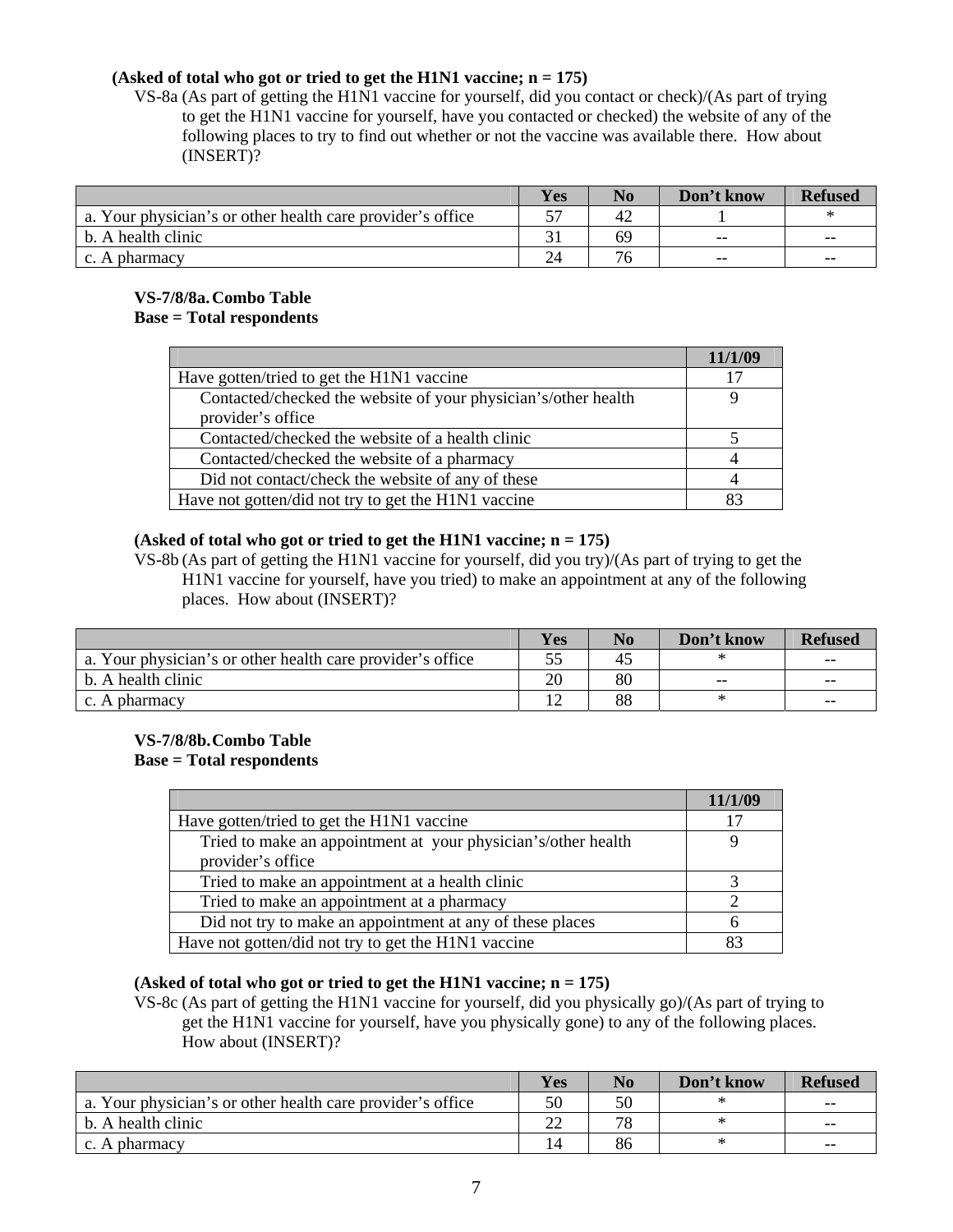|                                                                    | 11/1/09 |
|--------------------------------------------------------------------|---------|
| Have gotten/tried to get the H1N1 vaccine                          |         |
| Physically gone to your physician's/other health provider's office |         |
| Physically gone to a health clinic                                 |         |
| Physically gone to a pharmacy                                      |         |
| Did not physically go to any of these places                       |         |
| Have not gotten/did not try to get the H1N1 vaccine                |         |

#### **(Asked of total who got the H1N1 vaccine; n = 45)**

VS-9 Where did you get the H1N1 vaccine for yourself?

|         | Your physician's or other health<br>care provider's office | A health<br>clinic | <b>pharmacy</b> | <b>Somewhere</b><br>else | Don't<br>know | <b>Refused</b> |
|---------|------------------------------------------------------------|--------------------|-----------------|--------------------------|---------------|----------------|
| 11/1/09 | 30.                                                        |                    |                 | 29                       |               |                |

## **VS-7/9. Combo Table Base = Total respondents**

| Have gotten the H1N1 vaccine                            |        |
|---------------------------------------------------------|--------|
| At your physician's/other health care provider's office |        |
| At a health clinic                                      |        |
| At a pharmacy                                           | $\ast$ |
| Somewhere else                                          |        |
| Have not gotten the H1N1 vaccine                        | 95     |
| Don't know                                              | $\ast$ |
| Refused                                                 |        |

#### **(Asked of total who got or tried to get the H1N1 vaccine and physically went to physician's or other health care provider's office; n = 89)**

VS-10 How long did you wait at [INSERT LOCATION FROM VS-8c] to get the H1N1 vaccine?

|         | <b>Less than 2 hours</b> |                  |           | Two hours or more |            |                |         |       |                |
|---------|--------------------------|------------------|-----------|-------------------|------------|----------------|---------|-------|----------------|
|         |                          |                  | More than | One               |            |                |         |       |                |
|         |                          |                  | half an   | hour but          |            |                |         |       |                |
|         |                          | <b>Less than</b> | hour but  | less than         |            | Two hours but  | Four or |       |                |
|         |                          | half an          | less than | two               |            | less than four | more    | Don't |                |
|         | <b>NET</b>               | hour             | an hour   | hours             | <b>NET</b> | hours          | hours   | know  | <b>Refused</b> |
| 11/1/09 | 50                       | 42               |           |                   | 14         |                |         | 23    |                |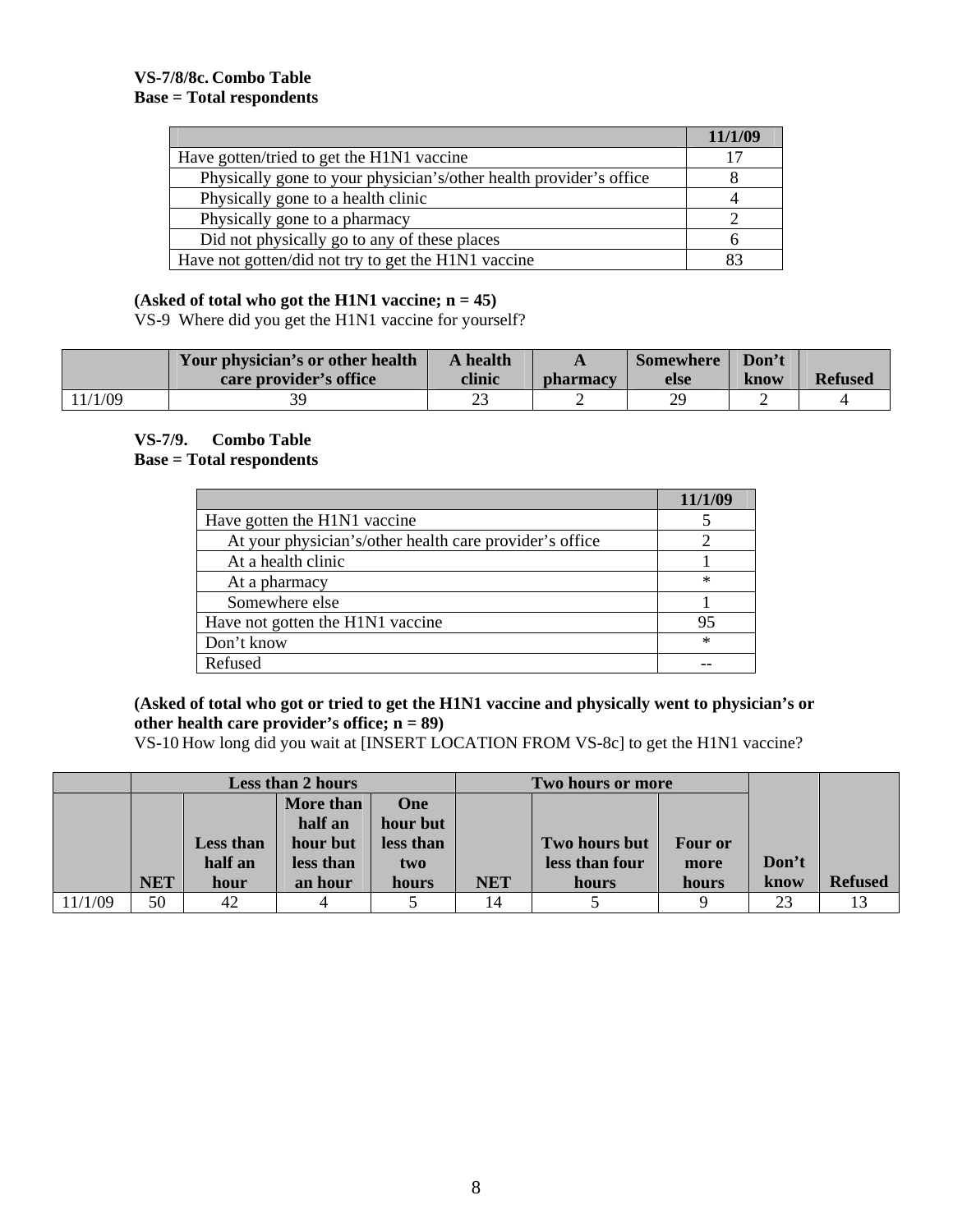### **(Asked of total who got or tried to get the H1N1 vaccine and physically went to a health clinic; n = 36)**

VS-10 How long did you wait at [INSERT LOCATION FROM VS-8c] to get the H1N1 vaccine?

|         | <b>Less than 2 hours</b> |                  |           | Two hours or more |            |                |                |       |                |
|---------|--------------------------|------------------|-----------|-------------------|------------|----------------|----------------|-------|----------------|
|         |                          |                  | More than | One               |            |                |                |       |                |
|         |                          |                  | half an   | hour but          |            |                |                |       |                |
|         |                          | <b>Less than</b> | hour but  | less than         |            | Two hours but  | <b>Four or</b> |       |                |
|         |                          | half an          | less than | two               |            | less than four | more           | Don't |                |
|         | <b>NET</b>               | hour             | an hour   | hours             | <b>NET</b> | hours          | hours          | know  | <b>Refused</b> |
| 11/1/09 | 55                       | 39               |           |                   | 24         |                | 17             |       |                |

**(Asked of total who got or tried to get the H1N1 vaccine and physically went to a pharmacy; n = 29)** 

VS-10 How long did you wait at [INSERT LOCATION FROM VS-8c] to get the H1N1 vaccine?

|         | Less than 2 hours |                  |           | Two hours or more |            |                |                |       |                |
|---------|-------------------|------------------|-----------|-------------------|------------|----------------|----------------|-------|----------------|
|         |                   |                  | More than | One               |            |                |                |       |                |
|         |                   |                  | half an   | hour but          |            |                |                |       |                |
|         |                   | <b>Less than</b> | hour but  | less than         |            | Two hours but  | <b>Four or</b> |       |                |
|         |                   | half an          | less than | two               |            | less than four | more           | Don't |                |
|         | <b>NET</b>        | hour             | an hour   | hours             | <b>NET</b> | hours          | hours          | know  | <b>Refused</b> |
| 11/1/09 | 62                | 40               |           | 18                | 10         |                |                |       | 10             |

## **VS-7/8/8c/10a. Combo Table Base = Total respondents**

|                                                                       | 11/1/09 |
|-----------------------------------------------------------------------|---------|
| Have gotten/tried to get the H1N1 vaccine                             |         |
| Physically went to your physician's or other health provider's office | 8       |
| Waited for less than 2 hours                                          |         |
| Less than $\frac{1}{2}$ hour                                          |         |
| More than $\frac{1}{2}$ hour but less than 1 hour                     | $\ast$  |
| 1 hour but less than 2 hours                                          | $\ast$  |
| Waited 2 hours or more                                                |         |
| 2 hours but less than 4 hours                                         | $\ast$  |
| 4 hours or more                                                       |         |
| Did not physically go your physician's or other health provider's     | 8       |
| office                                                                |         |
| Have not gotten/did not try to get the H1N1 vaccine                   | 83      |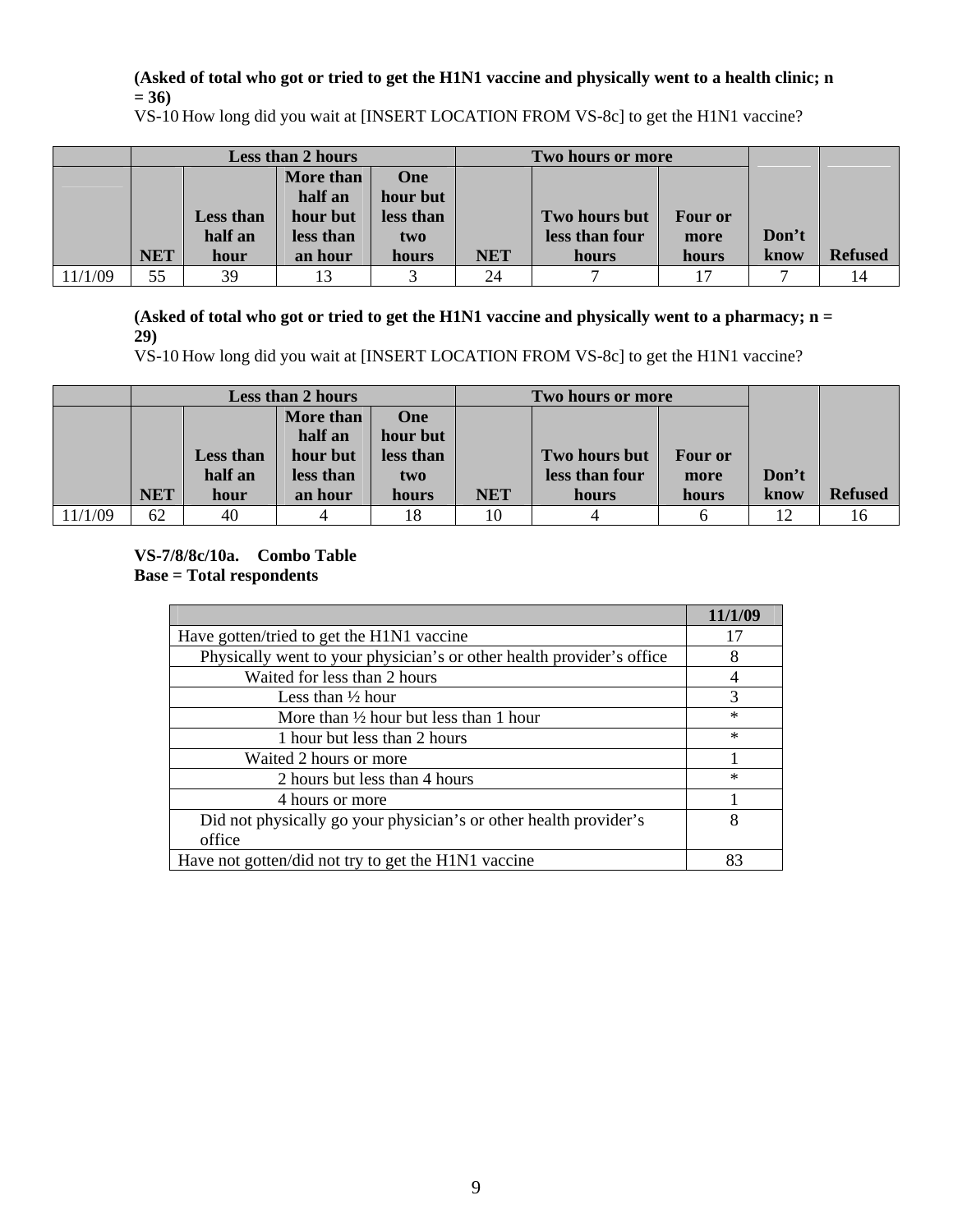|                                                     | 11/1/09                     |
|-----------------------------------------------------|-----------------------------|
| Have gotten/tried to get the H1N1 vaccine           |                             |
| Physically went to as a health clinic               |                             |
| Waited for less than 2 hours                        | $\mathcal{D}_{\mathcal{L}}$ |
| Less than $\frac{1}{2}$ hour                        |                             |
| More than $\frac{1}{2}$ hour but less than 1 hour   | $\ast$                      |
| 1 hour but less than 2 hours                        | $\ast$                      |
| Waited 2 hours or more                              |                             |
| 2 hours but less than 4 hours                       | $\ast$                      |
| 4 hours or more                                     |                             |
| Did not physically go to a health clinic            | 13                          |
| Have not gotten/did not try to get the H1N1 vaccine | 83                          |

#### **VS-7/8/8c/10c. Combo Table Base = Total respondents**

|                                                     | 11/1/09 |
|-----------------------------------------------------|---------|
| Have gotten/tried to get the H1N1 vaccine           | 17      |
| Physically went to a pharmacy                       |         |
| Waited for less than 2 hours                        |         |
| Less than $\frac{1}{2}$ hour                        |         |
| More than $\frac{1}{2}$ hour but less than 1 hour   | *       |
| 1 hour but less than 2 hours                        | $\ast$  |
| Waited 2 hours or more                              | $\ast$  |
| 2 hours but less than 4 hours                       | $\ast$  |
| 4 hours or more                                     | $\ast$  |
| Did not physically go to a pharmacy                 | 14      |
| Have not gotten/did not try to get the H1N1 vaccine | 83      |

## **(Asked of total who tried to get the H1N1 vaccine and did not; n = 130)**

VS-11 Are you frustrated that you have not been able to get the H1N1 flu vaccine yet?

|            | <b>The State</b><br>V QC<br>1C <sub>2</sub> | 1 I O | Don't<br>t know | n.<br>tused |
|------------|---------------------------------------------|-------|-----------------|-------------|
| $\sqrt{2}$ | $\overline{r}$<br>2 C                       | ਚ∠    | $- -$           | $- -$       |

# **(Asked of total who tried to get the H1N1 vaccine and are frustrated because they haven't gotten it yet;**  $n = 69$ )<br>VS-11a W

Would you say that you are very frustrated, somewhat frustrated or not very frustrated?

|          | Verv<br>frustrated | <b>Somewhat</b><br>frustrated | Not very<br>frustrated | Don't<br>know | <b>Refused</b> |
|----------|--------------------|-------------------------------|------------------------|---------------|----------------|
| ' 1/1/09 | 56                 | 44                            |                        | $- -$         | $-$            |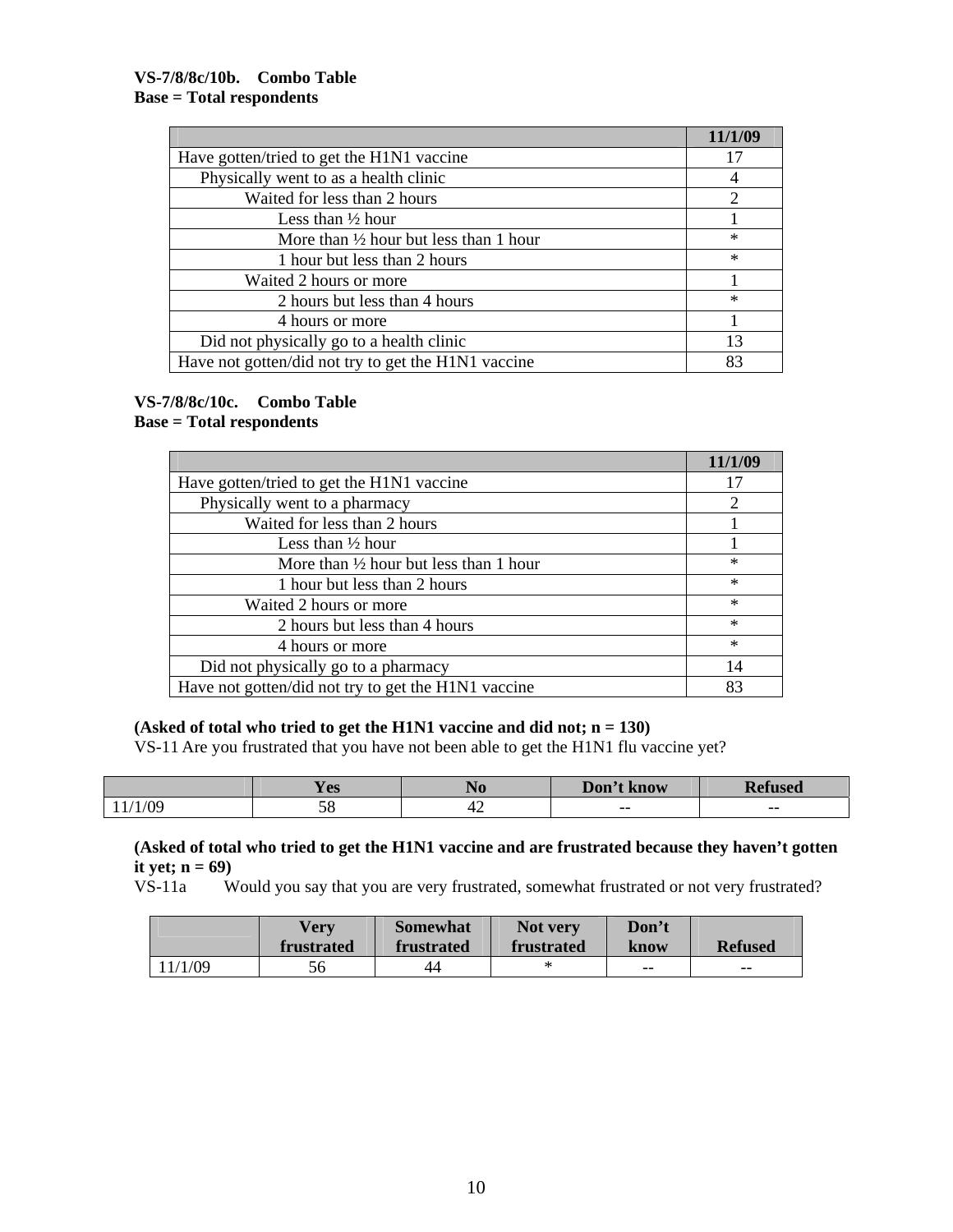#### **VS-8/11/11a. Combo Table Base = total who have not gotten the H1N1 vaccine; n = 1028**

|                                                          | 11/1/09 |
|----------------------------------------------------------|---------|
| Tried to get the H1N1 vaccine                            | 12      |
| Frustrated that you have not been able to get it yet     |         |
| Very frustrated                                          |         |
| Somewhat frustrated                                      |         |
| Not very frustrated                                      | ∗       |
| Not frustrated that you have not been able to get it yet |         |
| Have not tried to get the H1N1 vaccine                   | 87      |
| Don't know                                               | ∗       |
| Refused                                                  | ×       |

#### **(Asked of total who tried to get the H1N1 vaccine and did not; n = 130)**

VS-12 Do you think you, personally, will try to get the H1N1 vaccine again, or not?

|                | --<br>$\alpha$<br>$\mathbf{L}$ LD | JU | Don't l<br>know | m.<br>1000 |
|----------------|-----------------------------------|----|-----------------|------------|
| $\bigcap$<br>v | $\sim$<br>-                       |    |                 | --         |

#### **VS-8/12. Combo Table**

#### **Base = total who have not gotten the H1N1 vaccine; n = 1028**

|         |     | Tried to get the H1N1 vaccine |                 | <b>Have not tried</b> |       |                |
|---------|-----|-------------------------------|-----------------|-----------------------|-------|----------------|
|         |     | Will try to get               | Will not try to | to get the H1N1       | Don't |                |
|         | NET | it again                      | get it again    | vaccine               | know  | <b>Refused</b> |
| 11/1/09 |     |                               |                 |                       |       |                |

#### **(Asked of total who did not try to get the H1N1 vaccine; n = 894)**

VS-12a Do you think you, personally, will or will not try to get this vaccine this year?

|       | Will try     | Will<br>not try | Don't know | D.f.<br><b>ISEQ</b> |
|-------|--------------|-----------------|------------|---------------------|
| ′1/09 | $\sim$<br>-- | ∟ب<br>$\sim$    |            |                     |

#### **VS-8/12a. Combo Table**

 **Base = total who have not gotten the H1N1 vaccine; n = 1028** 

|         |     | Have not tried to get the H1N1 vaccine |                 | <b>Tried to get</b> |       |                |
|---------|-----|----------------------------------------|-----------------|---------------------|-------|----------------|
|         |     | Will try to get                        | Will not try to | the H1N1            | Don't |                |
|         | NET |                                        | get it again    | vaccine             | know  | <b>Refused</b> |
| 11/1/09 | 87  | 29                                     | 54              |                     |       | $\ast$         |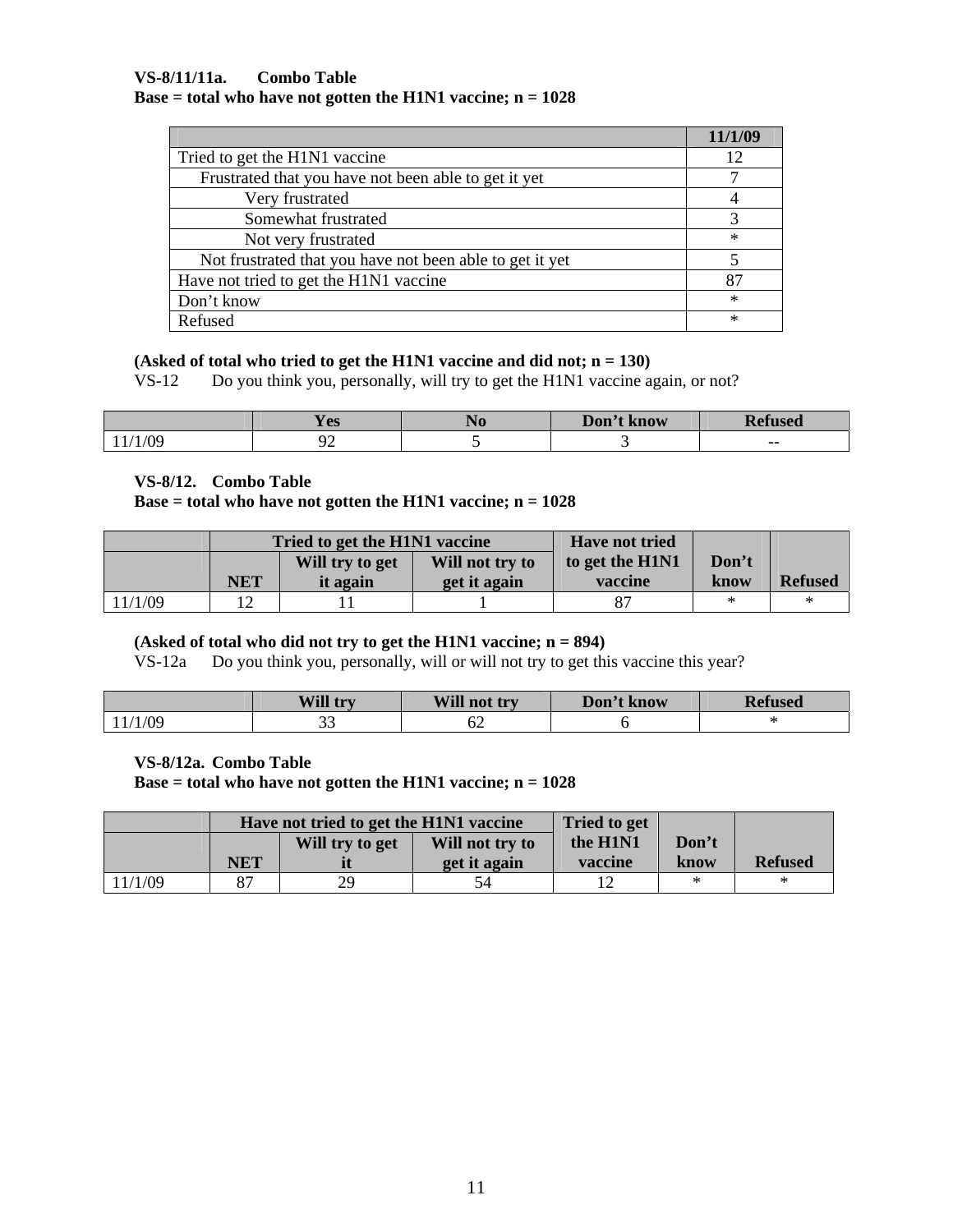#### **(Asked of total parents; n = 282)**

 VS-13 Since a vaccine to protect specifically against the new H1N1 flu first became available in October, did you get the H1N1 flu vaccine for (your child or not/ (all of your children, some of your children or none of your children)?

|         | Yes, got it for | Yes, got it for   | No, have not gotten |       |                |
|---------|-----------------|-------------------|---------------------|-------|----------------|
|         | my child/all of | <b>SOME</b> of my | it for my child/any | Don't |                |
|         | my children     | children          | child               | know  | <b>Refused</b> |
| 11/1/09 |                 |                   |                     |       | $- -$          |

**(Asked of total parents who have gotten the H1N1 vaccine for any of their children; n = 44)**

VS-13a How difficult was it for you to get the H1N1 flu vaccine **for your child/children**? Would you say…?

|        | <b>DIFFICULT</b> |             |          | <b>NOT DIFFICULT</b>     |                    |            | Don't |                |
|--------|------------------|-------------|----------|--------------------------|--------------------|------------|-------|----------------|
|        | <b>NET</b>       | <b>Very</b> | Somewhat | NET                      | <b>Not</b><br>very | Not at all | know  | <b>Refused</b> |
| 1/1/09 | ^¬<br>∸ '        | nη<br>∼     |          | $\overline{\phantom{a}}$ |                    | 49         | $- -$ | $- -$          |

#### **VS-13/13a. Combo Table Base = total parents;**  $n = 282$

|                                                        | 11/1/09 |
|--------------------------------------------------------|---------|
| Have gotten the H1N1 vaccine for any of their children | 14      |
| Difficult to get                                       |         |
| Very                                                   | 3       |
| Somewhat                                               |         |
| Not difficult to get                                   | 10      |
| Not very                                               | 3       |
| Not at all                                             |         |
| Have not gotten the H1N1 vaccine for any of their      | 85      |
| children                                               |         |
| Don't know                                             |         |
| Refused                                                |         |

**(Asked of total parents who have not gotten the H1N1 vaccine for any of their children; n = 238)**  VS-14 During this time, have you tried to get an H1N1 flu vaccine **for (your child/any of your children)** or not?

|     | $\Omega$<br><b>IC<sub>2</sub></b> | <b>140</b> | Don't<br>know | –<br>1UJ |
|-----|-----------------------------------|------------|---------------|----------|
| /09 | $\sim$<br>ىر                      | υo         | $- -$         | $- -$    |

#### **(Asked of total parents who have gotten the H1N1 vaccine for any of their children or have tried**  to get it for any of their children;  $n = 116$ )

 VS-15a (As part of getting the H1N1 vaccine for your (child/children), did you contact or check)/(As part of trying to get the H1N1 vaccine for your (child/children), have you contacted or checked) the website of any of the following places to try to find out whether or not the vaccine was available there. How about (INSERT)?

|                                                             | Yes | N <sub>0</sub> | Don't know | <b>Refused</b> |
|-------------------------------------------------------------|-----|----------------|------------|----------------|
| a. Your child's/children's physician's or other health care | 76  | 24             | $- -$      | $- -$          |
| provider's office                                           |     |                |            |                |
| b. A health clinic                                          | 30  | 70             | $- -$      |                |
| c. A pharmacy                                               | 21  | 76             |            | $- -$          |
| d. Your (child/children's) school                           | 34  | 66             | $- -$      | $- -$          |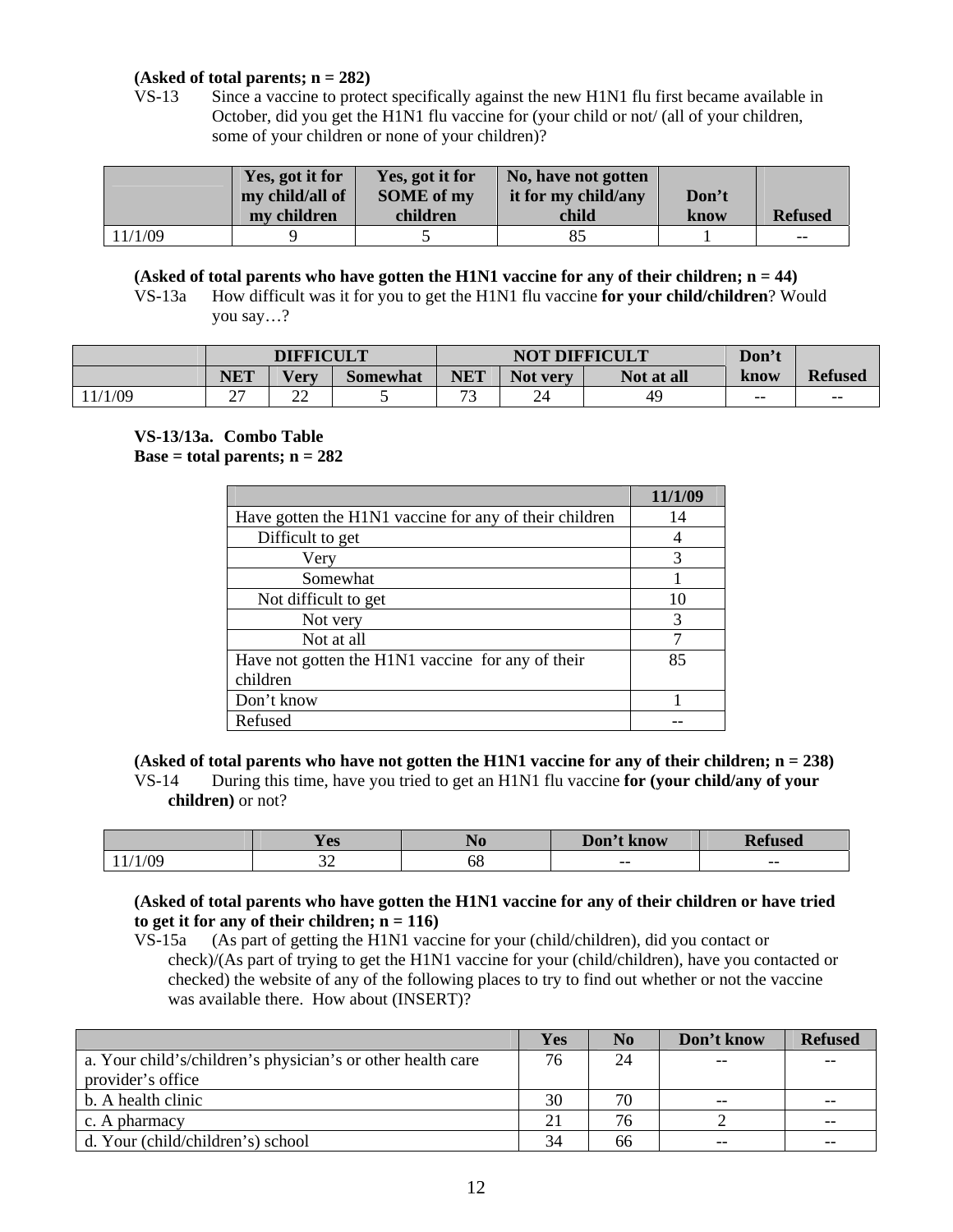|                                                                        | 11/1/09 |
|------------------------------------------------------------------------|---------|
| Have gotten/tried to get the H1N1 vaccine for their children           | 41      |
| Contacted/checked the website of your child's physician's/other        | 31      |
| health provider's office.                                              |         |
| Contacted/checked the website of a health clinic                       | 12      |
| Contacted/checked the website of a pharmacy                            |         |
| Contacted/checked the website of your child's school                   | 14      |
| Did not contact/check the website of any of these                      |         |
| Have not gotten/did not try to get the H1N1 vaccine for their children |         |

**(Asked of total parents who have gotten the H1N1 vaccine for any of their children or have tried**  to get it for any of their children;  $n = 116$ )

 VS-15b (As part of getting the H1N1 vaccine for your (child/children), did you try)/(As part of trying to get the H1N1 vaccine for your (child/children), have you tried) to make an appointment at any of the following places. How about (INSERT)?:

|                                                             | Yes | No                       | Don't know | <b>Refused</b> |
|-------------------------------------------------------------|-----|--------------------------|------------|----------------|
| a. Your child's/children's physician's or other health care | 69  |                          | $- -$      | $- -$          |
| provider's office                                           |     |                          |            |                |
| b. A health clinic                                          | 23  | $\overline{\phantom{m}}$ | $- -$      | $- -$          |
| c. A pharmacy                                               |     | 86                       | $- -$      | $- -$          |

#### **VS-13/14/15b. Combo Table Base = Total parents; n = 282**

|                                                                        | 11/1/09 |
|------------------------------------------------------------------------|---------|
| Have gotten/tried to get the H1N1 vaccine for their children           | 4 I     |
| Tried to make an appointment at your child's physician's/other         | 29      |
| health provider's office.                                              |         |
| Tried to make an appointment at a health clinic                        | 10      |
| Tried to make an appointment at a pharmacy                             | h       |
| Did not try to make an appointment at any of these                     |         |
| Have not gotten/did not try to get the H1N1 vaccine for their children | 59      |

## **(Asked of total parents who have gotten the H1N1 vaccine for any of their children or have tried**  to get it for any of their children;  $n = 116$ )

 VS-15c (As part of getting the H1N1 vaccine for (your child/your children), did you physically go)/(As part of trying to get the H1N1 vaccine for your child/children), have you physically gone) to any of the following places. How about (INSERT)?

|                                                             | Yes | N <sub>0</sub> | Don't know | <b>Refused</b> |
|-------------------------------------------------------------|-----|----------------|------------|----------------|
| a. Your child's/children's physician's or other health care | 57  | 43             | $- -$      | $- -$          |
| provider's office                                           |     |                |            |                |
| b. A health clinic                                          | 21  | 79             | $- -$      | $- -$          |
| c. A pharmacy                                               |     | 85             | $- -$      | $- -$          |
| d. Your (child/children's) school                           | 18  | 82             | $- -$      | $- -$          |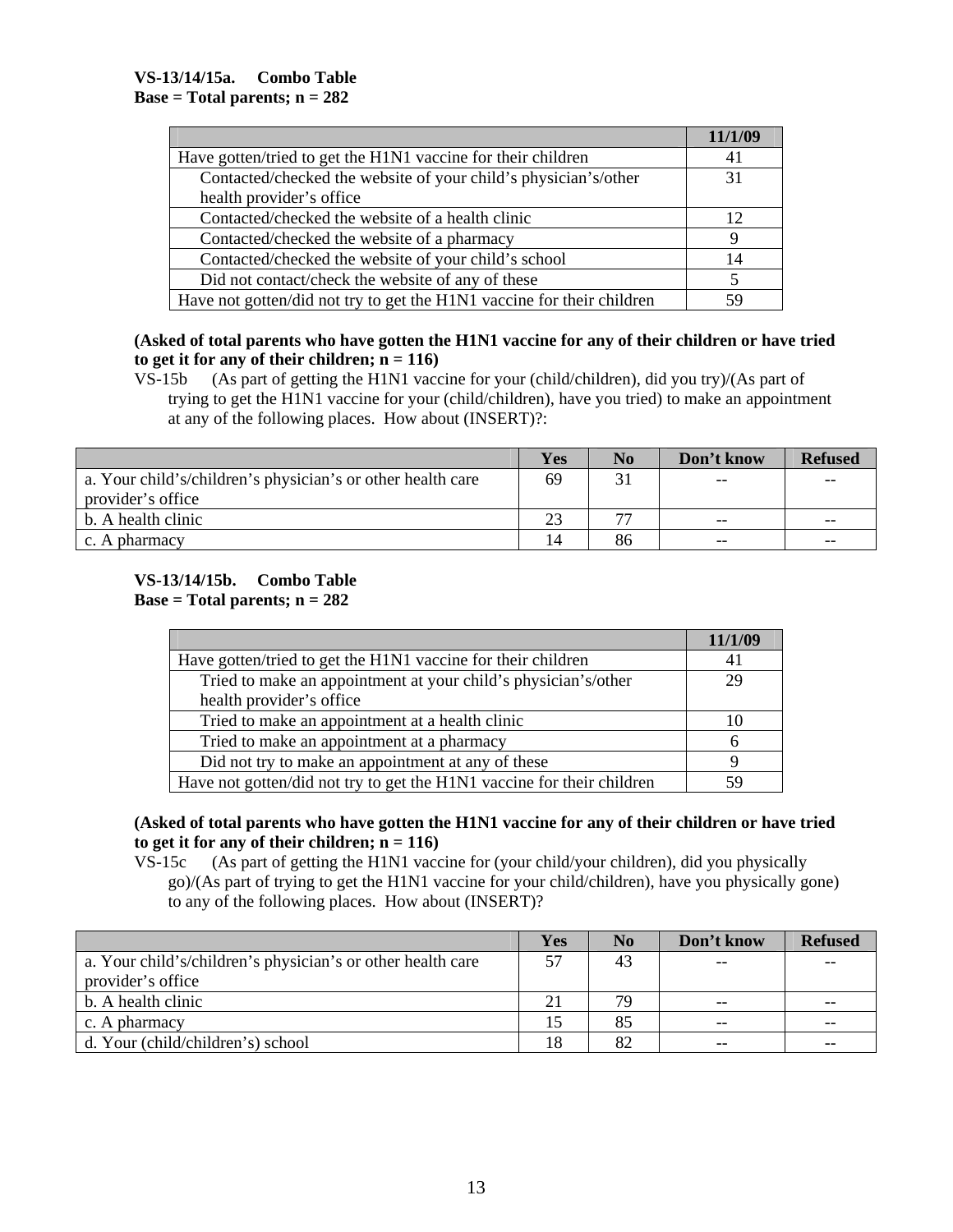|                                                                        | 11/1/09 |
|------------------------------------------------------------------------|---------|
| Have gotten/tried to get the H1N1 vaccine for their children           | 41      |
| Have physically gone to your child's physician's/other health          | 24      |
| provider's office                                                      |         |
| Have physically gone to a health clinic                                |         |
| Have physically gone to a pharmacy                                     | h       |
| Have physically gone to your child's school                            |         |
| Did not physically go to any of these                                  |         |
| Have not gotten/did not try to get the H1N1 vaccine for their children |         |

**(Asked of total parents who have gotten the H1N1 vaccine for any of their children; n = 44)**  VS-16 Where did you get the H1N1 vaccine for your (CHILD/CHILDREN)?

|         | Your physician's or |          |                 |                   |                  |       |                |
|---------|---------------------|----------|-----------------|-------------------|------------------|-------|----------------|
|         | other health care   | A health | A               | Your child's /    | <b>Somewhere</b> | Don't |                |
|         | provider's office   | clinic   | <i>bharmacy</i> | children's school | else             | know  | <b>Refused</b> |
| 11/1/09 | 50                  |          |                 | ∠                 |                  | $- -$ |                |

#### **VS-13/16. Combo Table Base = Total respondents**

|                                                                 | 11/1/09                     |
|-----------------------------------------------------------------|-----------------------------|
| Have gotten the H1N1 vaccine for any of their children          | 14                          |
| Got it at your child's physician's/other health care provider's |                             |
| office                                                          |                             |
| Got it at a health clinic                                       | $\mathcal{D}_{\mathcal{A}}$ |
| Got it at a pharmacy                                            | $\ast$                      |
| Got it at your child's school                                   | 3                           |
| Got it somewhere else                                           |                             |
| Have not gotten the H1N1 vaccine for any of their children      | 85                          |
| Don't know                                                      |                             |
| Refused                                                         |                             |

**(Asked of total who got or tried to get the H1N1 vaccine for any of their children and physically**  went to your child's physician's or other health care provider's office;  $n = 60$ )

 VS-17 How long did you wait at [INSERT LOCATION FROM VS-15c] to get the H1N1 vaccine for your (child/children)?

|         |            |                             | <b>Less than 2 hours</b>                      |                                            | Two hours or more |                                 |                        |       |                |
|---------|------------|-----------------------------|-----------------------------------------------|--------------------------------------------|-------------------|---------------------------------|------------------------|-------|----------------|
|         |            | <b>Less than</b><br>half an | More than<br>half an<br>hour but<br>less than | <b>One</b><br>hour but<br>less than<br>two |                   | Two hours but<br>less than four | <b>Four or</b><br>more | Don't |                |
|         | <b>NET</b> | hour                        | an hour                                       | hours                                      | <b>NET</b>        | hours                           | hours                  | know  | <b>Refused</b> |
| 11/1/09 | 60         | 34                          |                                               |                                            |                   |                                 |                        | 22    |                |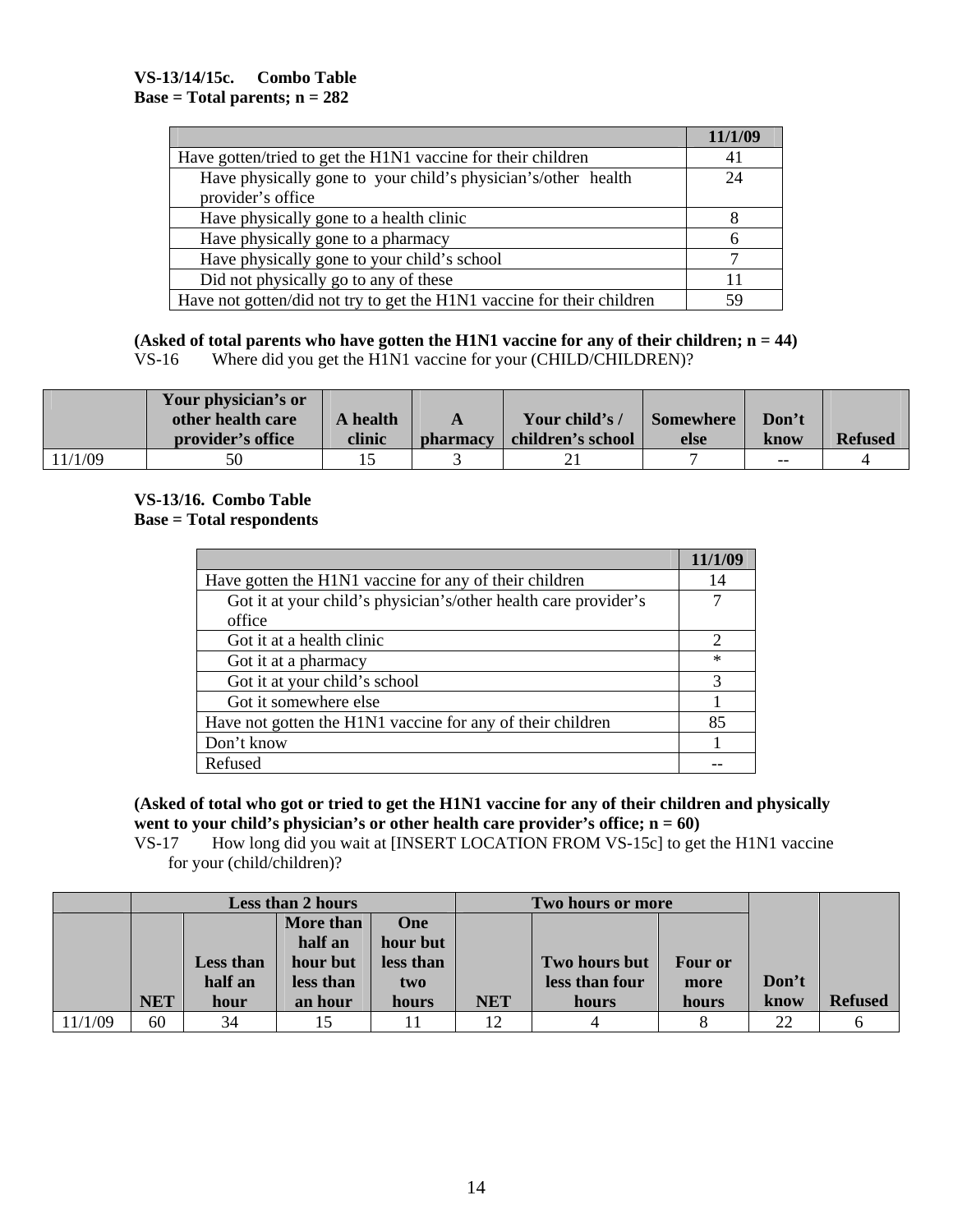#### **(Asked of total who got or tried to get the H1N1 vaccine for any of their children and physically**  went to a health clinic;  $n = 25$ )

 VS-17b How long did you wait at [INSERT LOCATION FROM VS-15c] to get the H1N1 vaccine for your (child/children)?

|         |            | <b>Less than 2 hours</b> |           |           | Two hours or more |                |                |       |                |
|---------|------------|--------------------------|-----------|-----------|-------------------|----------------|----------------|-------|----------------|
|         |            |                          | More than | One       |                   |                |                |       |                |
|         |            |                          | half an   | hour but  |                   |                |                |       |                |
|         |            | <b>Less than</b>         | hour but  | less than |                   | Two hours but  | <b>Four or</b> |       |                |
|         |            | half an                  | less than | two       |                   | less than four | more           | Don't |                |
|         | <b>NET</b> | hour                     | an hour   | hours     | <b>NET</b>        | hours          | hours          | know  | <b>Refused</b> |
| 11/1/09 | 80         | 48                       |           | 29        |                   |                |                | 12    |                |

**(Asked of total who got or tried to get the H1N1 vaccine for any of their children and physically**  went to a pharmacy;  $n = 17$ )

 VS-17c How long did you wait at [INSERT LOCATION FROM VS-15c] to get the H1N1 vaccine for your (child/children)?

|         | Less than 2 hours |                  |           | Two hours or more |            |                |                |       |                |
|---------|-------------------|------------------|-----------|-------------------|------------|----------------|----------------|-------|----------------|
|         |                   |                  | More than | One               |            |                |                |       |                |
|         |                   |                  | half an   | hour but          |            |                |                |       |                |
|         |                   | <b>Less than</b> | hour but  | less than         |            | Two hours but  | <b>Four or</b> |       |                |
|         |                   | half an          | less than | two               |            | less than four | more           | Don't |                |
|         | <b>NET</b>        | hour             | an hour   | hours             | <b>NET</b> | hours          | hours          | know  | <b>Refused</b> |
| 11/1/09 | 57                | 57               | $- -$     | $- -$             | $- -$      | $- -$          | $- -$          | 40    |                |

**VS-13/14/15c/17a. Combo Table Base = Total parents; n = 282** 

|                                                                              | 11/1/09        |
|------------------------------------------------------------------------------|----------------|
| Have gotten/tried to get the H1N1 vaccine for any of your children           | 41             |
| Physically went to child's physician/other health provider                   | 24             |
| Waited for less than 2 hours                                                 | 14             |
| Less than $\frac{1}{2}$ hour                                                 | 8              |
| More than $\frac{1}{2}$ hour but less than 1 hour                            | 4              |
| 1 hour but less than 2 hours                                                 | 3              |
| Waited 2 hours or more                                                       | 3              |
| 2 hours but less than 4 hours                                                |                |
| 4 hours or more                                                              | $\overline{2}$ |
| Have not physically go to child's physician/other health provider            | 18             |
| Have not gotten/did not try to get the H1N1 vaccine for any of your children | 59             |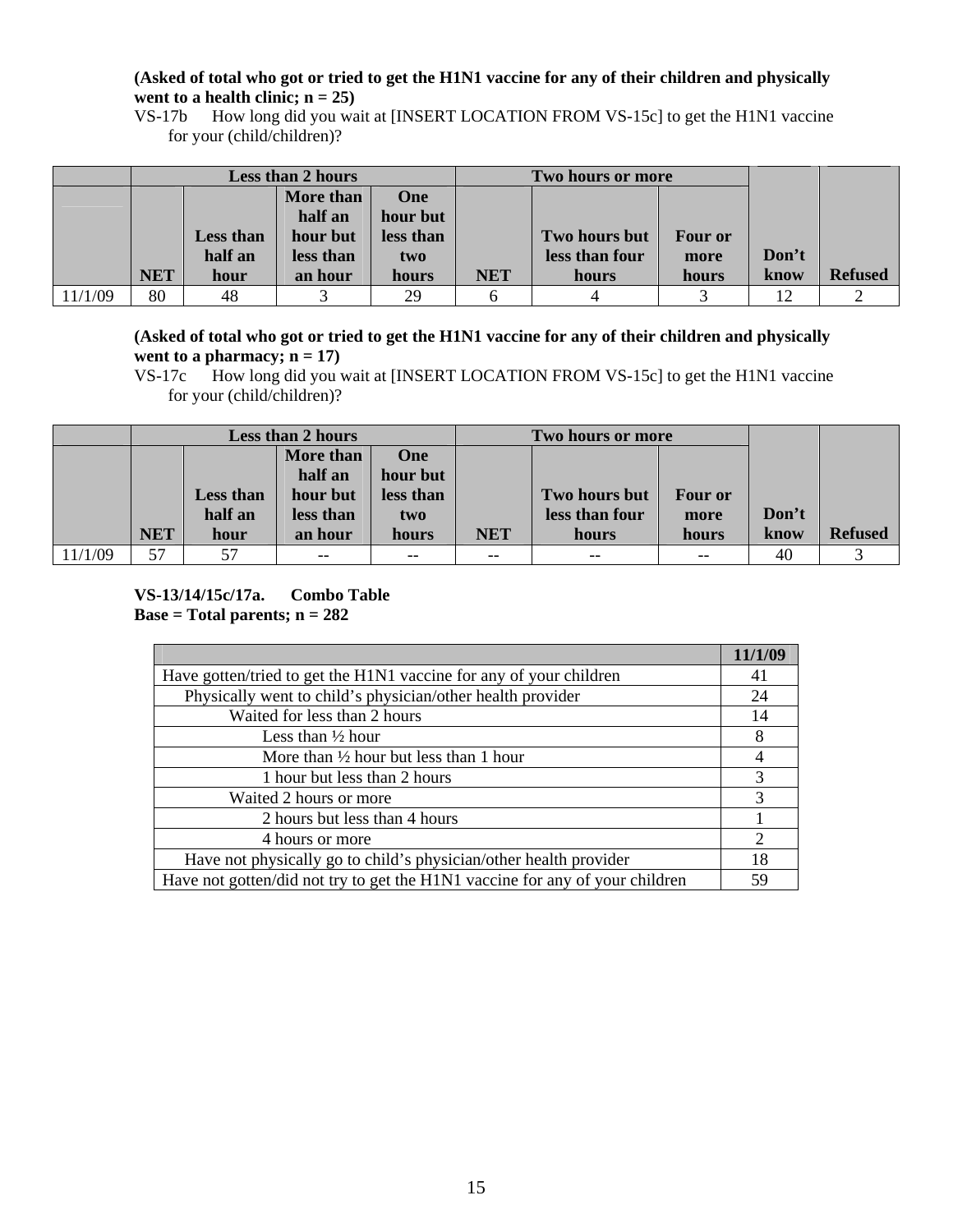|                                                                              | 11/1/09        |
|------------------------------------------------------------------------------|----------------|
| Have gotten/tried to get the H1N1 vaccine for any of your children           | 41             |
| Physically went to a health clinic                                           | 8              |
| Waited for less than 2 hours                                                 | 7              |
| Less than $\frac{1}{2}$ hour                                                 | 4              |
| More than $\frac{1}{2}$ hour but less than 1 hour                            | $\ast$         |
| 1 hour but less than 2 hours                                                 | $\overline{2}$ |
| Waited 2 hours or more                                                       |                |
| 2 hours but less than 4 hours                                                | $\ast$         |
| 4 hours or more                                                              | $\ast$         |
| Have not physically gone to a health clinic                                  | 33             |
| Have not gotten/did not try to get the H1N1 vaccine for any of your children | 59             |

#### **VS-13/14/15c/17c. Combo Table Base = Total parents; n = 282**

|                                                                              | 11/1/09 |
|------------------------------------------------------------------------------|---------|
| Have gotten/tried to get the H1N1 vaccine for any of your children           | 41      |
| Physically went to a pharmacy                                                | 6       |
| Waited for less than 2 hours                                                 | 3       |
| Less than $\frac{1}{2}$ hour                                                 | 3       |
| More than $\frac{1}{2}$ hour but less than 1 hour                            |         |
| 1 hour but less than 2 hours                                                 |         |
| Waited 2 hours or more                                                       |         |
| 2 hours but less than 4 hours                                                |         |
| 4 hours or more                                                              |         |
| Have not physically gone to a pharmacy                                       | 35      |
| Have not gotten/did not try to get the H1N1 vaccine for any of your children | 59      |

**(Asked of total parents who tried to get the H1N1 vaccine for any of their children and did not; n = 72)**

 VS-18 Are you frustrated that you have not been able to get the H1N1 flu vaccine for your (child/children) yet?

|            | <b>The State</b><br>V AC<br>1C <sub>2</sub> | <b>TAN</b> | Don't'<br>know | -<br>sed |
|------------|---------------------------------------------|------------|----------------|----------|
| $\sqrt{2}$ | ັບ                                          | $\sim$     | $- -$          | $- -$    |

## **(Asked of total parents who tried to get the H1N1 vaccine for any of their children and are frustrated that they haven't gotten it yet;**  $n = 46$ **)**

VS-18a Would you say that you are very frustrated, somewhat frustrated or not very frustrated?

|          | <b>Verv</b><br>frustrated | <b>Somewhat</b><br>frustrated | Not very<br>frustrated | Don't<br>know | <b>Refused</b> |
|----------|---------------------------|-------------------------------|------------------------|---------------|----------------|
| . 1/1/09 | 46                        | 48                            |                        | $- -$         | $- -$          |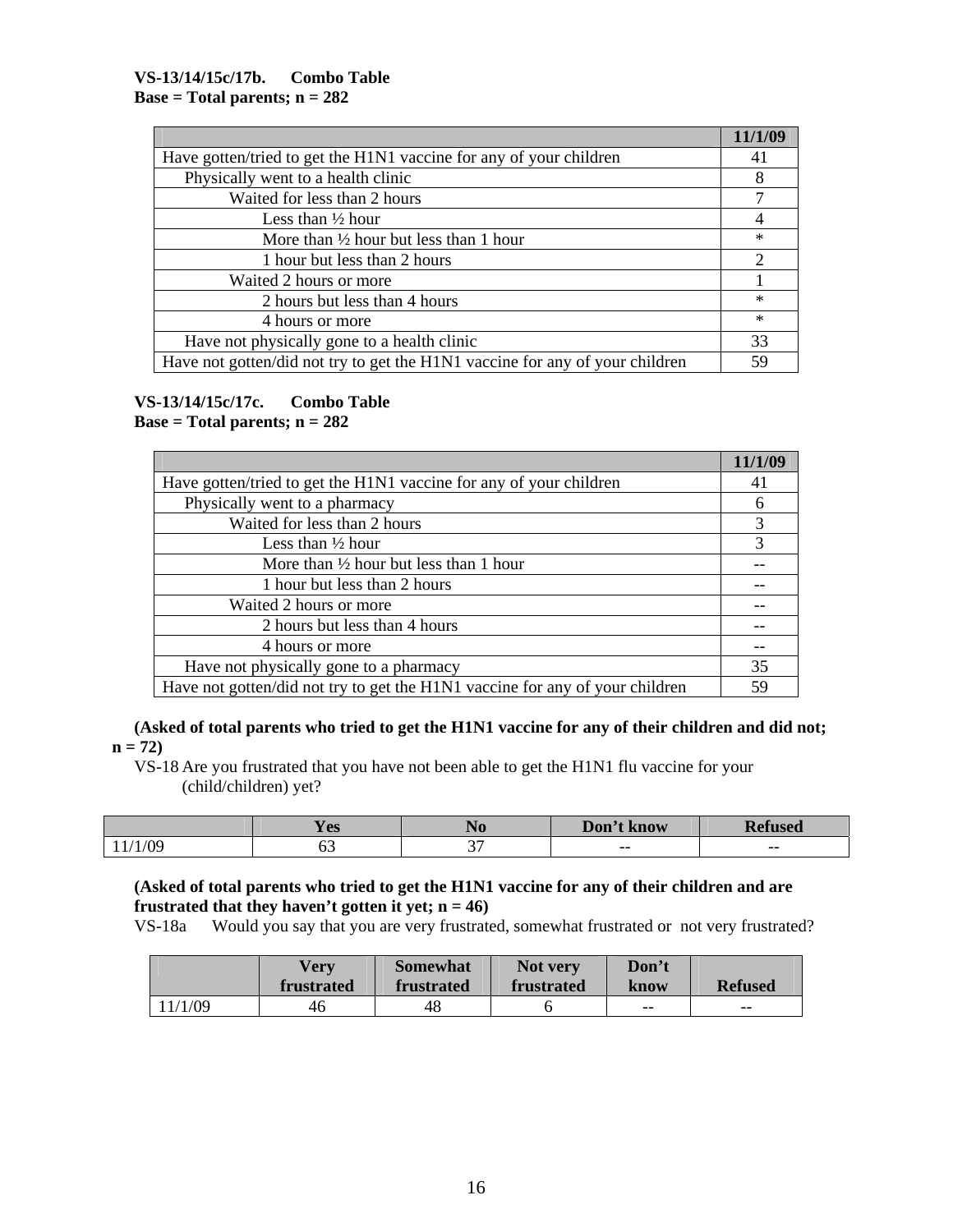|                                                          | 11/1/09 |
|----------------------------------------------------------|---------|
| Tried to get the H1N1 vaccine for any of their children  | 27      |
| Frustrated that you have not been able to get it yet     |         |
| Very frustrated                                          |         |
| Somewhat frustrated                                      |         |
| Not very frustrated                                      |         |
| Not frustrated that you have not been able to get it yet |         |
| Have not tried to get the H1N1 vaccine                   | 59      |
| Don't know                                               |         |
| Refused                                                  |         |

**(Asked of total who tried to the H1N1 vaccine for any of their children and did not; n = 72)**

VS-19 Do you think you, will try to get the H1N1 vaccine again for your (child/children), or not?

|     | $-1$<br><b>Y</b> es | Don't !<br>/ know | D.<br>$\bullet$<br><b>sea</b> |
|-----|---------------------|-------------------|-------------------------------|
| /09 | 90                  |                   | $- -$                         |

**(Asked of total who have not tried to the H1N1 vaccine for any of their children; n = 166)**

VS-19a Do you think you, will or will not try to get this vaccine for your (child/children) this year?

|     | Will try | Will not try | Don't know | T.<br>Kefused |
|-----|----------|--------------|------------|---------------|
| /09 |          |              |            | $- -$         |

#### **VS-13/14/19a. Combo Table Base = total parents;**  $n = 282$

|                                                                  | 11/1/09 |
|------------------------------------------------------------------|---------|
| Have not gotten the H1N1 vaccine for any of their children       | 86      |
| Have not tried to get the H1N1 vaccine for any of their children | 59      |
| Will try to get it this year                                     | 24      |
| Will not try to get it this year                                 | 30      |
| Have tried to get the H1N1 vaccine for any of their children     |         |
| Have gotten the H1N1 vaccine for any of their children           |         |

#### **(Asked of total who have more than one child and will try to get the H1N1 vaccine for any of their children this year; n = 38)**

 VS-19b Do you think you will you try to get one of your children or more than one vaccinated this year?

|         | <b>One child</b> | More than one child | Don't know | <b>Refused</b> |
|---------|------------------|---------------------|------------|----------------|
| 11/1/09 | . .              | пc<br>O             |            | $- -$          |

#### **VS-19a/b. Combo Table**

 **Base = total parents with more than 1 child; n = 214** 

|                                                                 | 11/1/09 |
|-----------------------------------------------------------------|---------|
| Will try to get vaccine for any of their children this year     | IХ      |
| Will try to get it for one of their children                    |         |
| Will not try to get it for more than 1 of their children        | 14      |
| Will not try to get vaccine for any of their children this year |         |
| Don't know                                                      |         |
| Refused                                                         |         |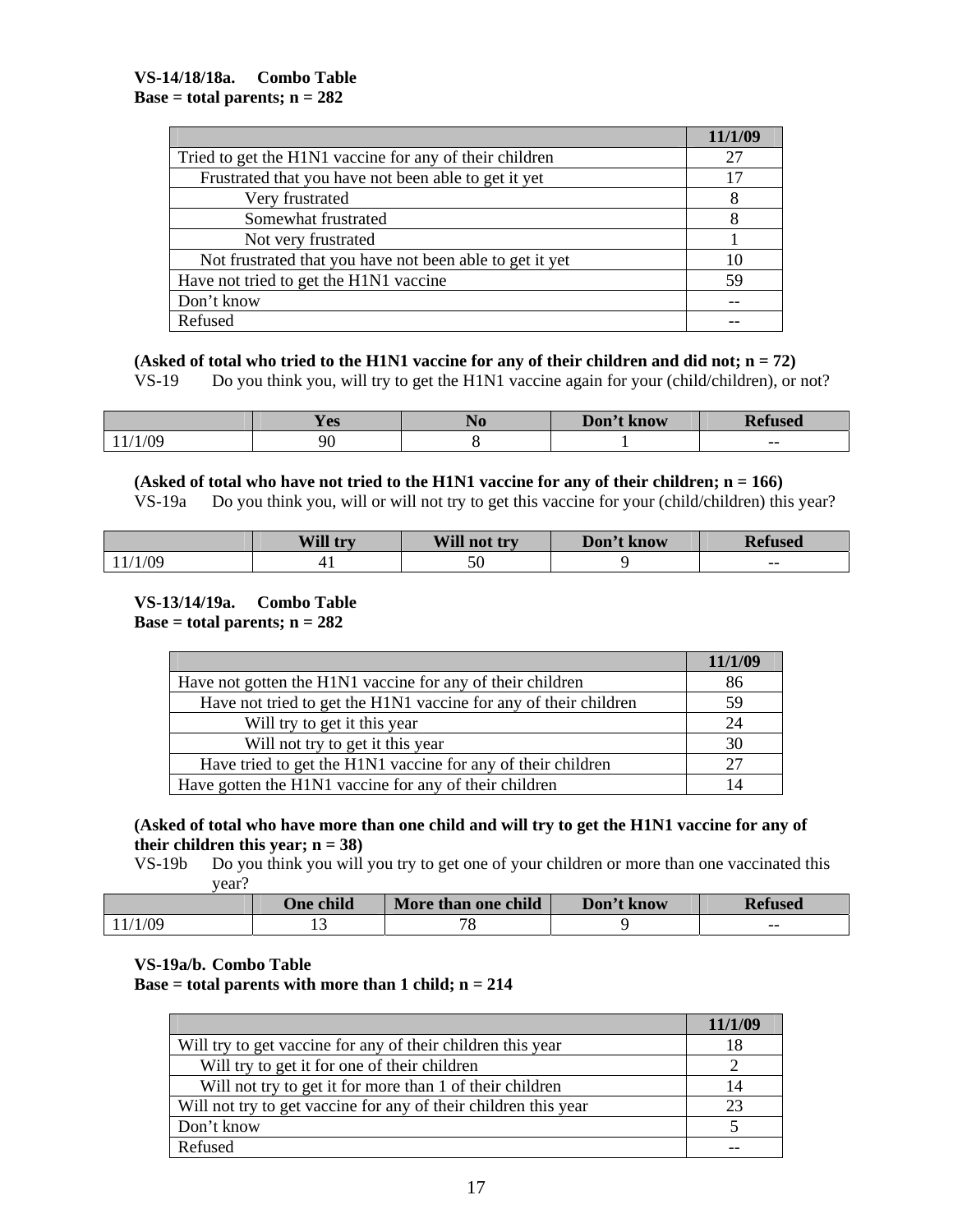#### **Antivirals**

 VS-23 Since the beginning of October (2009), have you tried to get antiviral medicines, such as Tamiflu, for yourself?

|            | --<br><b>Y</b> es | 1 J O | Don't know | D.<br>rfused<br>M |
|------------|-------------------|-------|------------|-------------------|
| $\sqrt{2}$ |                   | 44    |            |                   |

#### **(Asked of total who have tried to get antiviral medications; n = 68)**

VS-24 Have you been able to get these antiviral medicines, such as Tamiflu, for yourself?

|     | ഹ<br>$\bf{1}$ LD | 140 | Don't know | –<br>ısed |
|-----|------------------|-----|------------|-----------|
| 0۶/ | O L              | ∸   |            |           |

## **VS-23/24. Combo Table**

 **Base = total respondents** 

|         | Have tried to get antiviral medications |                  |                 | <b>Have not</b> |        |                |
|---------|-----------------------------------------|------------------|-----------------|-----------------|--------|----------------|
|         |                                         | <b>Have been</b> | <b>Have not</b> | tried to get    |        |                |
|         |                                         | able to get      | been able to    | antiviral       | Don't  |                |
|         | <b>NET</b>                              | them             | get them        | medications     | know   | <b>Refused</b> |
| 11/1/09 |                                         |                  |                 | 94              | $\ast$ | $\ast$         |

#### **(Asked of total parents; n = 282)**

 VS-25 Since the beginning of October (2009), have you tried to get antiviral medicines, such as Tamiflu, for your (child/children)?

|     | <b>Y</b> es | . .           | Don'<br>know |       |
|-----|-------------|---------------|--------------|-------|
| /09 | . .         | റെ<br>$\circ$ |              | $- -$ |

#### **(Asked of total parents who have tried to get antiviral medications for their children; n = 30)**

 VS-26 Have you been able to get these antiviral medicines, such as Tamiflu, for your (child/children)?

|            | <b>Y</b> es              | 1 J U | Don't<br>G know | ┳<br>ısed |
|------------|--------------------------|-------|-----------------|-----------|
| $1/\Omega$ | $\overline{\phantom{a}}$ | --    |                 | $- -$     |

 **VS-25/26. Combo Table Base = total parents; n = 282** 

|         | Have tried to get antiviral medications for |             |                                     | Have not tried to get |       |                |
|---------|---------------------------------------------|-------------|-------------------------------------|-----------------------|-------|----------------|
|         | their children                              |             |                                     | antiviral             |       |                |
|         |                                             |             | Have been able   Have not been able | medications for       | Don't |                |
|         | <b>NET</b>                                  | to get them | to get them                         | their children        | know  | <b>Refused</b> |
| 11/1/09 |                                             |             |                                     | 88                    |       | $- -$          |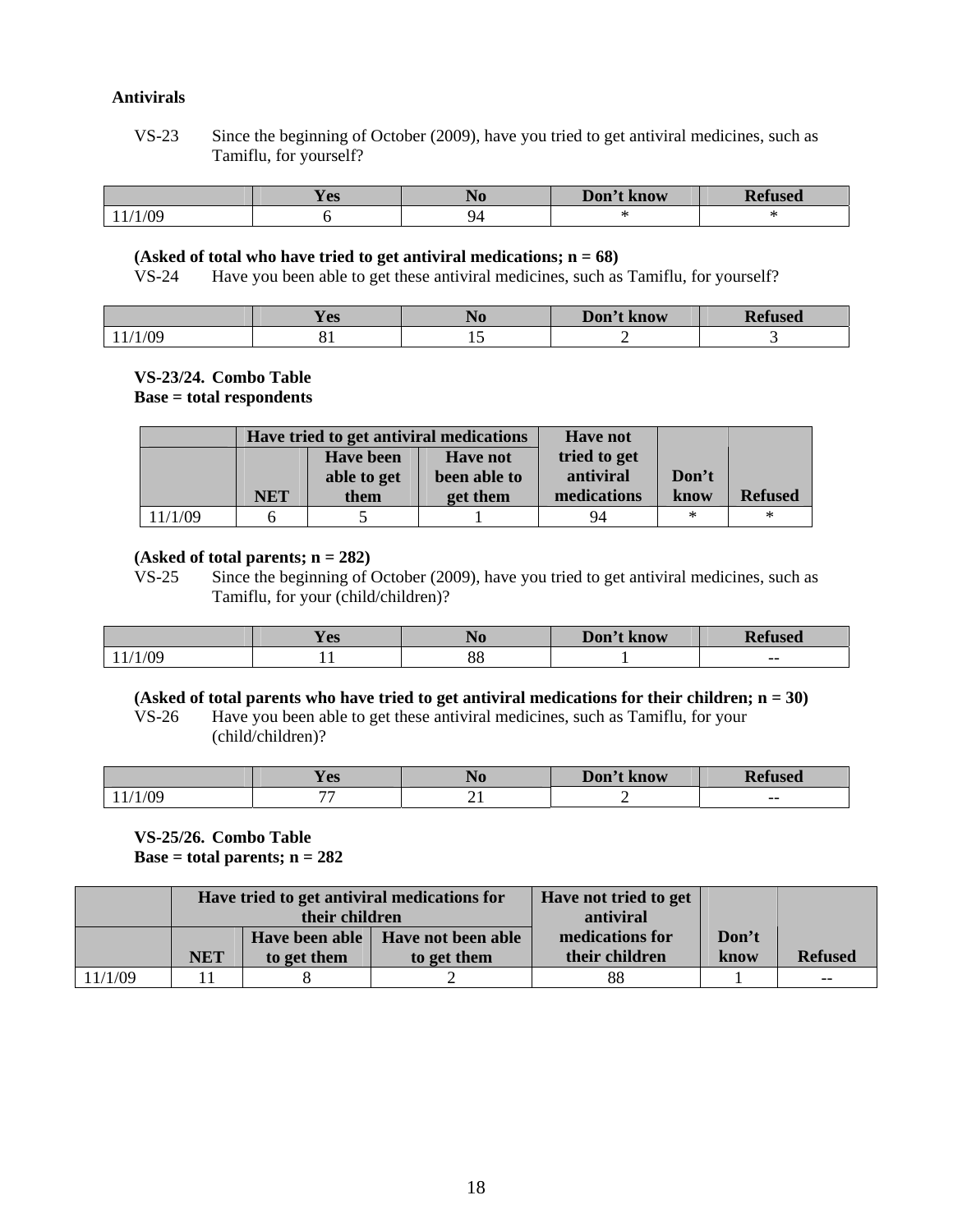#### **Additional Demographics**

#### **(Asked of total females; n = 596)**

VS-27 Are you pregnant?

|     | יממ⁄<br>1C2 | <b>TAA</b> | Don't !<br>$\epsilon$ know | D<br>usea |
|-----|-------------|------------|----------------------------|-----------|
| /nc |             | ∼          | $- -$                      |           |

 VS-28 Have you been told by a doctor or health professional that you have any of the following medical conditions: heart or lung disease, asthma, kidney disease, diabetes, a blood disorder like sickle cell, a liver disorder, a neurological disorder like epilepsy, a neuromuscular disorder like multiple sclerosis (skle-RO-sis), or a disease that causes decreased immunity such as cancer or HIV/AIDS?

|     | $-1$<br>אמ ∨<br><b>TG2</b> | <b>110</b>               | Don't<br>know | D.<br>used |
|-----|----------------------------|--------------------------|---------------|------------|
| /09 | - -                        | $\overline{\phantom{a}}$ |               |            |

#### **(Asked of households with children; n = 346)**

 VS-29 Have you been told by a doctor or health professional that (your child/any of your children) have any of the following medical conditions: heart or lung disease, asthma, kidney disease, diabetes, a blood disorder like sickle cell, a liver disorder, a neurological disorder like epilepsy, a neuromuscular disorder like multiple sclerosis (skle-RO-sis), or a disease that causes decreased immunity such as cancer or HIV/AIDS?

|        | <b>Y</b> es | 14 O | Don't<br>know            | <b>Refused</b> |
|--------|-------------|------|--------------------------|----------------|
| 1/1/09 | 10          | ∼    | $\overline{\phantom{a}}$ |                |

VS-30 Are you a health care worker or emergency medical services provider?

|               | <b>The State of State</b><br><b>Y</b> es |   | Don't<br>t know | <b>used</b> |
|---------------|------------------------------------------|---|-----------------|-------------|
| (1/1)<br>,,,, |                                          | - | $- -$           |             |

VS-31 Do you live in a household with or care for a child younger than 6 months of age?

|             | א∩ ש<br>T C2 | Don't know |  |
|-------------|--------------|------------|--|
| $\bigwedge$ |              | $- -$      |  |

#### **VS-11/VA-11a/VS-18/VS-18a. Combo Table**

 **Base = total respondents who tried getting the vaccine for themselves and/or for a child; n=175** 

|         | <b>Very Frustrated</b> | <b>Somewhat</b><br><b>Frustrated</b> | <b>Not Very</b><br><b>Frustrated</b> | <b>Not Frustrated at</b><br>all |
|---------|------------------------|--------------------------------------|--------------------------------------|---------------------------------|
| 11/1/09 | $\gamma$<br>ر ر        | 26                                   | ∽                                    | 43                              |

#### **VS-7/VS-8. Combo Table II**

 **Base = total respondents who got the vaccine or tried to get it for themselves; n=175** 

|         | Got the vaccine | Tried, but did not<br>get it |
|---------|-----------------|------------------------------|
| 11/1/09 | 30              |                              |